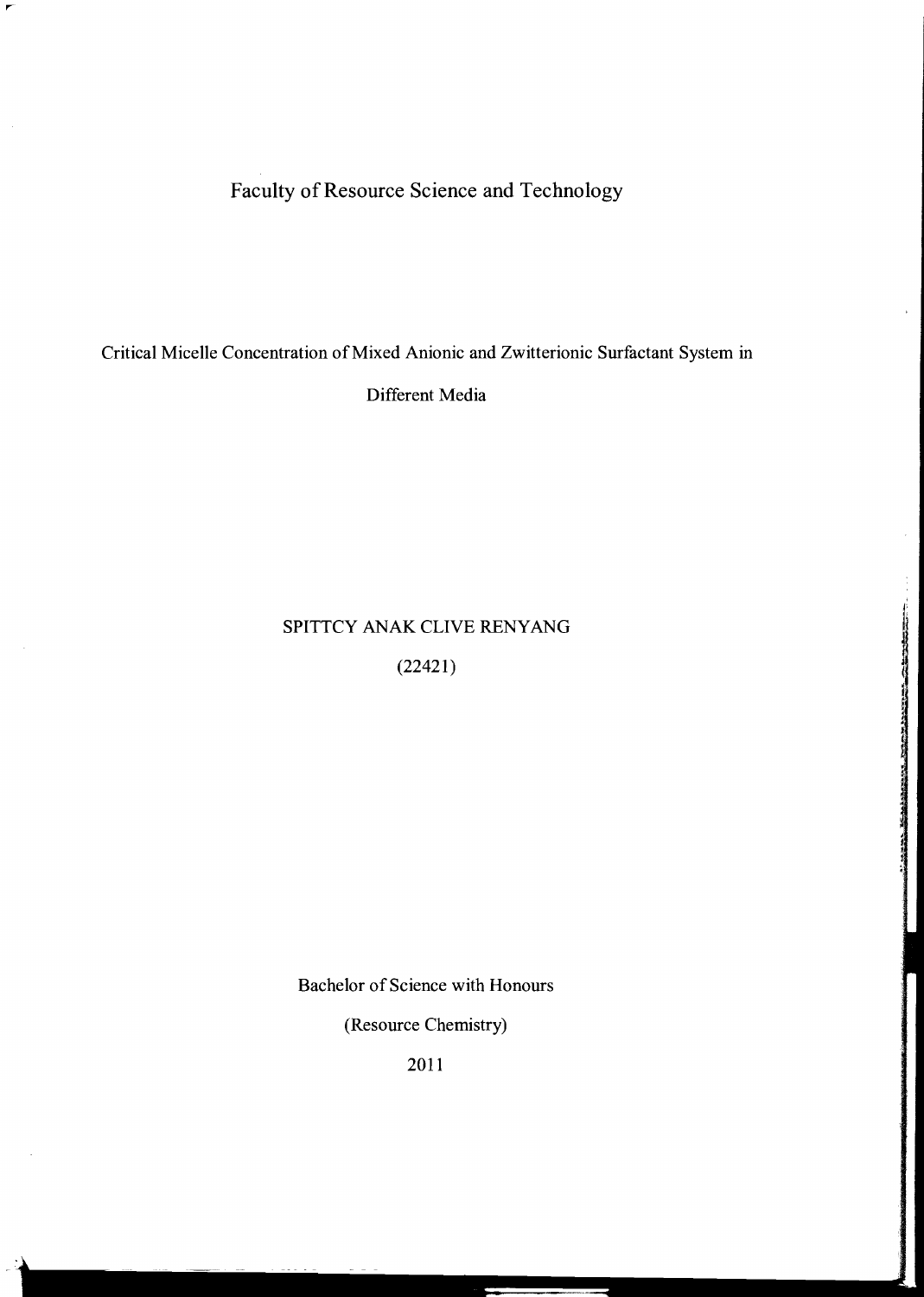#### **ACKNOWLEDGEMENT**

First of all, I would like to express a highly gratitude in name of God for His grace in giving me the strength and wisdom to complete this thesis. 1 would like to thank to my course supervisor, Miss Azaima binti Razali for her dedication, patience and guidance for the completion of my study. All the advices, comments, knowledge and supervision from her are greatly appreciated. Also, I would like to thank to my beloved family for their faith, invocation and trust which lot support from behind and provide me with direction and encourage to boost my morale and motivate me to looking forward in bare all the challenges and obstacles during the completion of my study.

I would like to thank to the Faculty of Resource Science and Technology (FRST) especially for the Department of the Chemistry for providing and giving me an opportunity to taking this course as a first platform to me gain more knowledge and experience in performing laboratory work for improving my skills and techniques. Thank also to all supporting staff University Malaysia Sarawak for providing me good facilities such as hostel, library, cafeterias, bank, and as well as sport facilities. Not been forget, great appreciation to Haji Karini, Mr Rajuna, and others Faculty of Resource Science and Technology (FRST) staff for their kindness assisting me on providing the lab's equipments. I also would like to thank to my course mate Mizani Izni, Shafiah, Ammar Haziq, Stevie Astly, Nurhidayu, and Azlan for sharing practical information and advice during lab works.

Finally, I would like to express my appreciation and thank you to all for those who has give their effort and contribution on this study.

 $\mathbf{i}$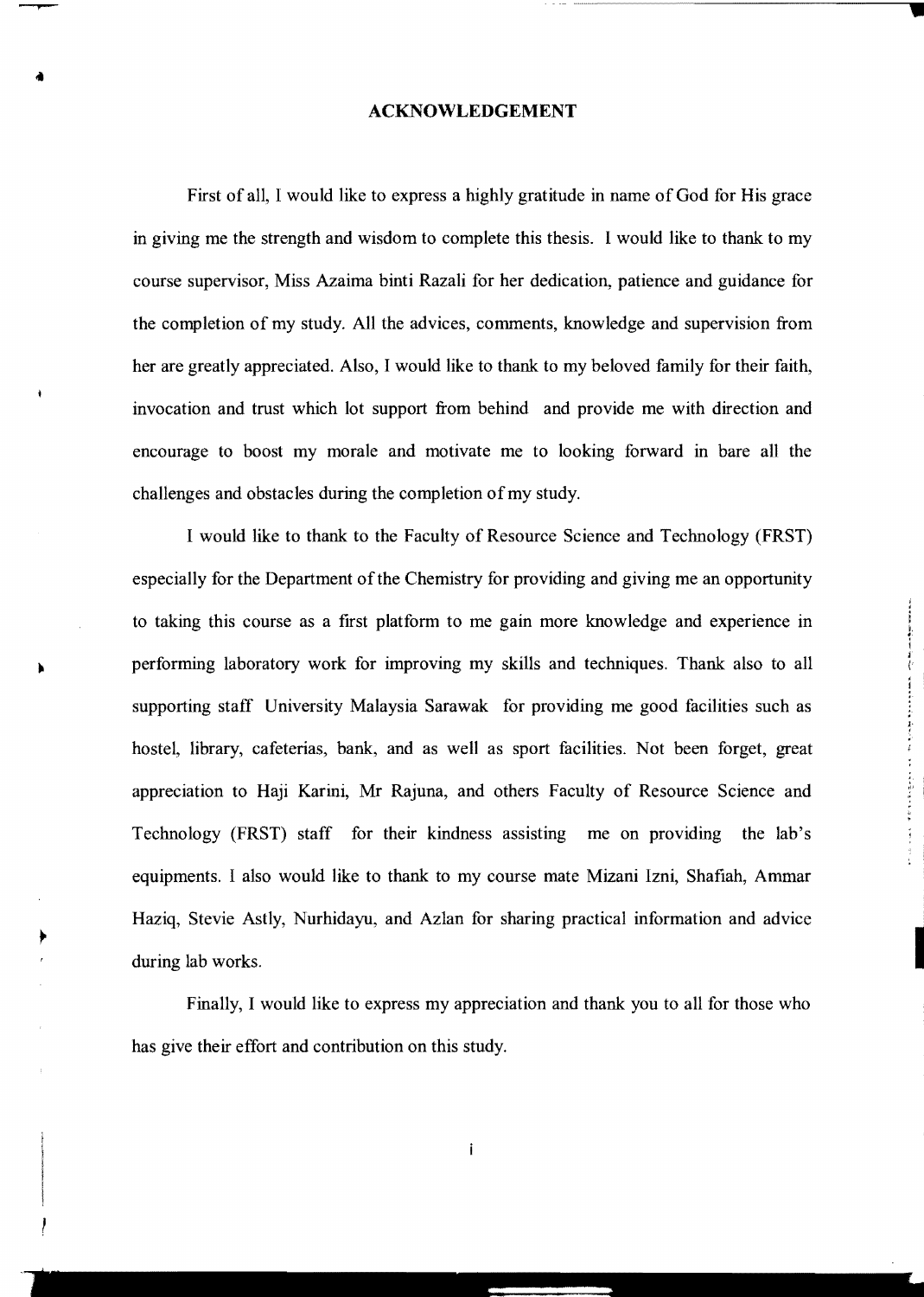## **TABLE OF CONTENTS**

| Acknowledgement                          | $\mathbf{i}$                          |                |
|------------------------------------------|---------------------------------------|----------------|
| Declaration                              | $\mathbf{ii}$                         |                |
| <b>Tables of Contents</b>                | iii                                   |                |
| <b>List of Abbreviations</b>             | $\mathbf{V}$                          |                |
| List of Figures                          | vi                                    |                |
| List of Tables & Equations               | viii                                  |                |
| Abstract                                 | $\mathbf{1}$                          |                |
| Chapter 1: Introduction                  |                                       | $\overline{2}$ |
| Chapter 2: Literature review             |                                       | 6              |
| 2.1 Surfactant                           |                                       | 6              |
| 2.1.1 Type of surfactants                |                                       | 7              |
|                                          | a. Cationic surfactant                | $\tau$         |
|                                          | b. Anionic surfactant                 | 8              |
|                                          | c. Nonionic surfactant                | 9              |
|                                          | d. Zwitterionic/Amphoteric Surfactant | 11             |
| 2.2 Pyrene                               |                                       | 12             |
| 2.3 Mixed surfactant system              |                                       | 14             |
| 2.4 Surfactant in Soil Medium            |                                       | 17             |
| 2.5 Critical Micelle Concentration (CMC) |                                       | 18             |
| Chapter 3: Experiment                    |                                       | 20             |
| 3.1 Materials                            |                                       | 20             |
| 3.2 Methods                              |                                       | 20             |
| 3.2.1 Phosphate Buffer Preparation       | 20                                    |                |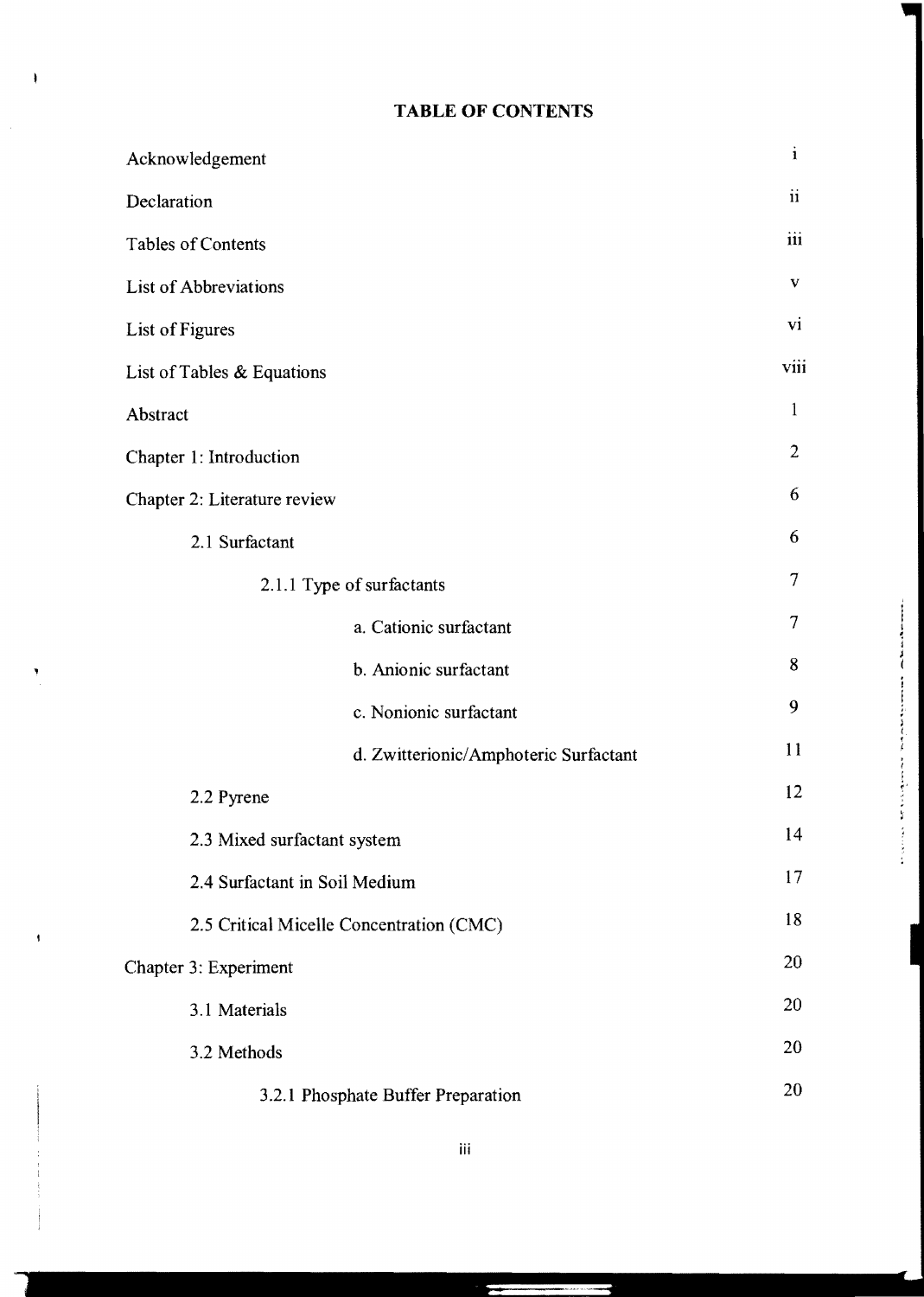| 3.2.2 Soil Preparation                                                  |    |  |
|-------------------------------------------------------------------------|----|--|
| 3.2.3 Surfactant System in Aqueous Solution                             |    |  |
| a. Single surfactant system (SDS/ ZW3-12)                               | 21 |  |
| b. Mixed surfactant system $(SDS + ZW3-12)$                             | 22 |  |
| 3.2.4 Surfactant System in Soil                                         | 23 |  |
| Chapter 4: Result & Discussion                                          |    |  |
| 4.1 CMC for single surfactant                                           | 24 |  |
| 4.2 CMC for mixed surfactant in aqueous solution                        |    |  |
| 4.3 CMC for mixed surfactant in soil                                    |    |  |
| 4.4 Behaviour and CMC of the mixed surfactant system on different media | 32 |  |
| 4.4 Effect of concentration on surfactant system                        | 37 |  |
| Chapter 5 : Conclusion                                                  |    |  |
| References                                                              |    |  |
| Appendix                                                                |    |  |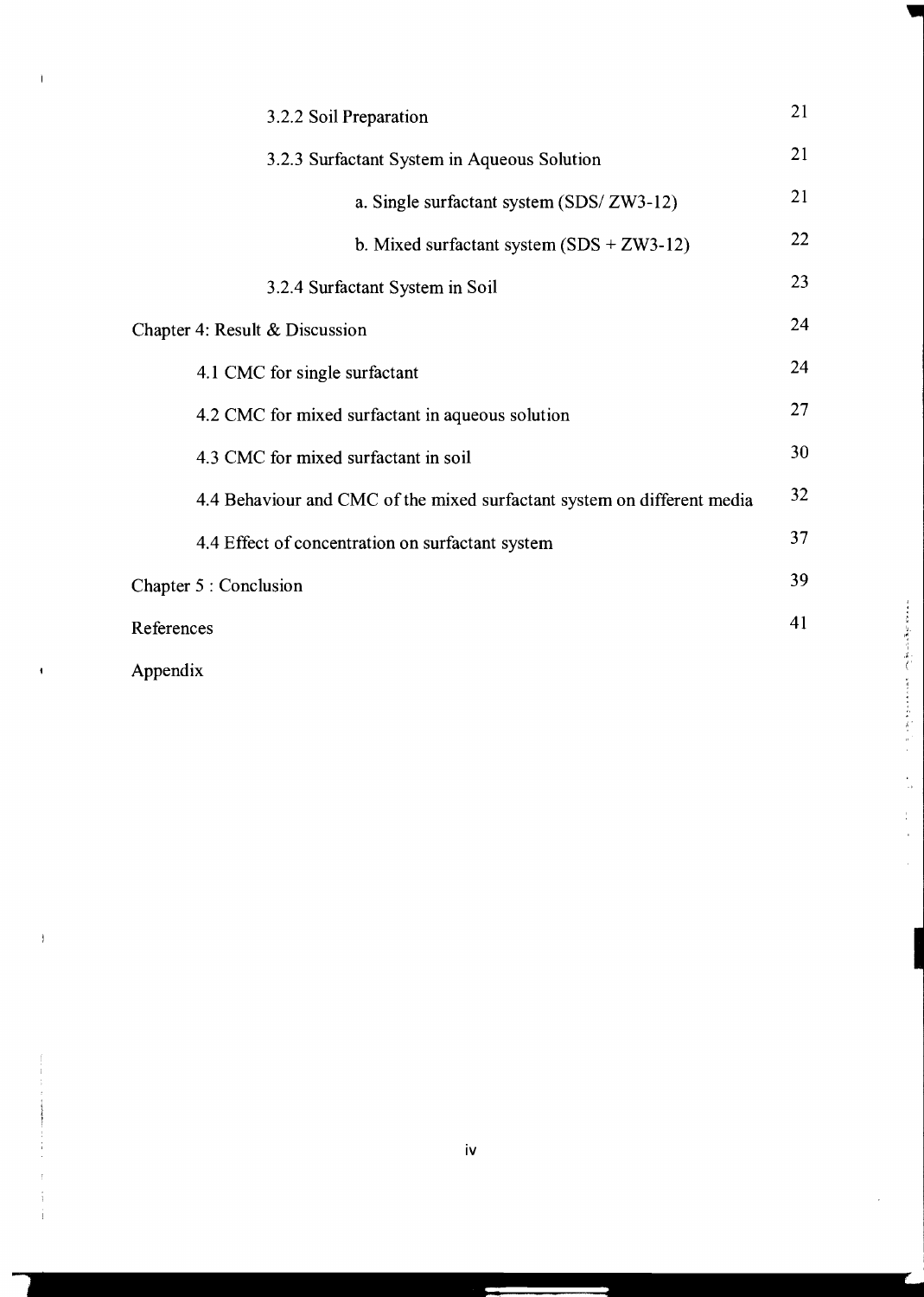# **LIST OF ABBREVIATIONS**

| <b>CMC</b>      | Critical micelle concentration                    |
|-----------------|---------------------------------------------------|
| <b>SDS</b>      | Sodium dodecyl sulphate                           |
| $ZW3-12$        | 3-(N,N-Dimethylmyristyl-ammonio) propanesulfonate |
| $\mathbf O$     | Oxygen                                            |
| S               | Sulphur                                           |
| $\mathbf{P}$    | Phosphorus                                        |
| N               | Nitrogen                                          |
| CH <sub>2</sub> | Hydrocarbon                                       |
| CF <sub>2</sub> | Carbon fluorine                                   |
| <b>DTAB</b>     | Dodecyl trimethyl ammonium bromide                |
| mM              | miliMolarity                                      |
| $\rm ^{o}C$     | Degree celsius                                    |
| g/mol           | Gram per mole                                     |
| Brij-35         | Polyoxyethylene lauryl ether                      |
| <b>Bp</b>       | <b>Boiling point</b>                              |
| nm              | nanometer                                         |
| UV              | Ultraviolet                                       |
| M               | Molarity                                          |
| A               | ampere                                            |
| <b>MW</b>       | Molecular weight                                  |
| g               | gram                                              |
| ml              | Mililitre                                         |
| mm              | Milimiter                                         |
| rpm             | Revolution per minute                             |
| v/w             | Volume per weight                                 |
| <b>PAH</b>      | Polycyclic aromatic hydrocarbon                   |
| pH              | measurement for acidity and alkalinity            |

l,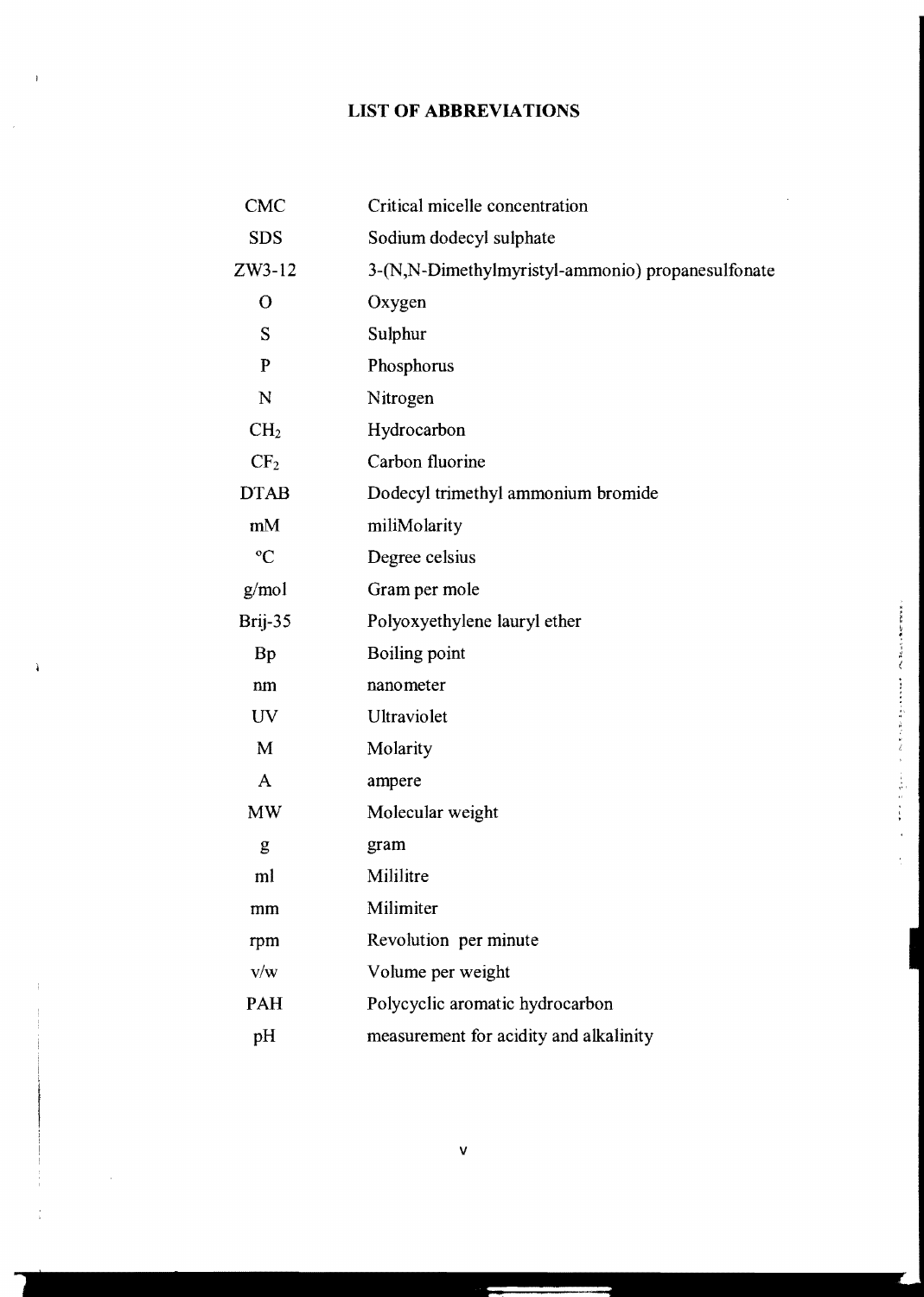#### **LIST OF FIGURES**

- Figure 1: Basic chemical structure of surfactant with two domain section ( hydrophilic and hydrophobic ).
- Figure 2: Chemical Structure of Dodecyl Trimethyl Ammonium Bromide (DTAB).
- Figure 3: Structure of Sodium Dodecyl Sulphate (SDS)
- Figure 4: Structure of Polyoxyethylene Lauryl Ether (Brij-35)
- Figure 5: Structure of 3-(N, N-Dimethylmyristyl-ammonio) propanesulfonate (ZW3-12)
- Figure 6: UV- Spectrum for pyrene in wavelength 239nm (1), 263nm (2), 272nm (3), 320nm (4) and 335nm (5). Data was retrieved on April, 6 from http://chrom.tutms.tut.ac.jp/JINNO/PAHSPECTRA/sp12pyrene.gif
- Figure 7: Graph of absorbance against different concentration of ZW3-12 give result the CMC in aqueous medium is 0.4 mM.
- Figure 8: Graph of absorbance against different concentration of SDS give result the CMC of SDS in aqueous medium is 8.0 mM.
- Figure 9: Graph for absorbance versus concentration of ZW3-12 plotted for aqueous solution of buffer phosphate with constant SDS concentration 2.0 mM and CMC obtained from graph is 0.8 mM.
- Figure 10: Graph for absorbance versus concentration of ZW3-12 plotted for aqueous solution of buffer phosphate with constant SDS concentration 4mM and CMC obtained from graph is 1.0 mM
- Figure 11: Graph absorbance versus concentration of ZW3-12 plotted for aqueous solution of buffer phosphate with constant SDS concentration 6 mM and CMC obtained from graph is 3.0 mM
- Figure 12: Graph for absorbance versus concentration of ZW3-12 plotted for aqueous solution of buffer phosphate with constant SDS concentration 8 mM and CMC obtained from graph is 3.0 mM
- Figure 13: Graph of absorbance versus ZW3-12 concentration in absorption wavelength range 263 nm for the constant SDS concentration 2.0 mM and the CMC determined is 0.8 mM.
- Figure 14: Graph of absorbance versus ZW3-12 concentration in absorption wavelength

vi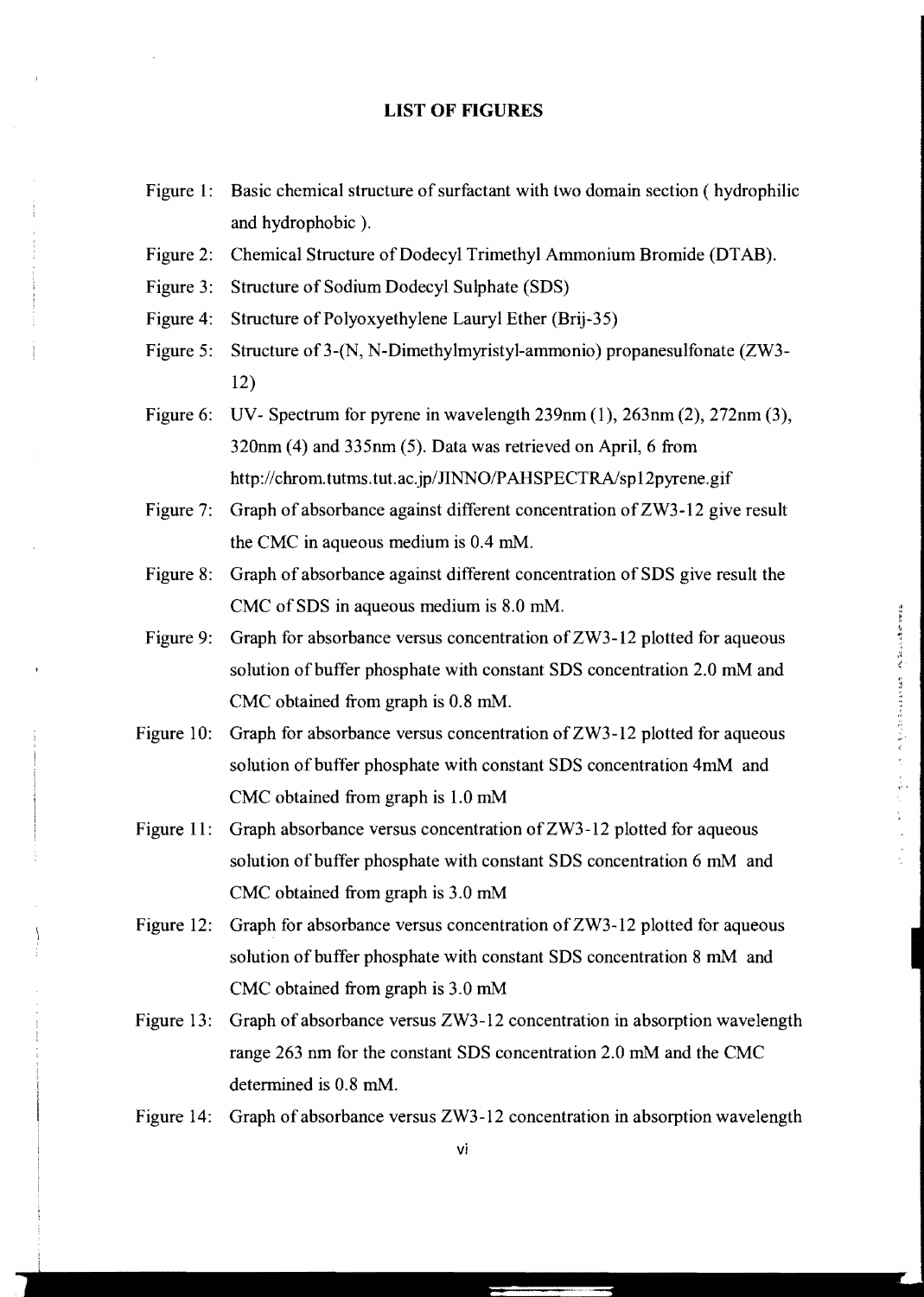range 263 nm for the constant SDS concentration 4 mM and the CMC determined is 4.5 mM.

- Figure 15: Graph of absorbance versus TDAPS concentration in absorption wavelength range 263 nm for the constant SDS concentration 6 mM and the CMC determined is 7.0 mM.
- Figure 16: Graph of absorbance versus TDAPS concentration in absorption wavelength range 263 nm for the constant SDS concentration 8 mM and the CMC determined is 7.0 mM.
- Figure 17: The graph for the CMC of SDS-ZW3-12 system versus the concentration in aqueous
- Figure 18: The graph for CMC of the SDS-ZW3-12 system versus the concentration of the SDS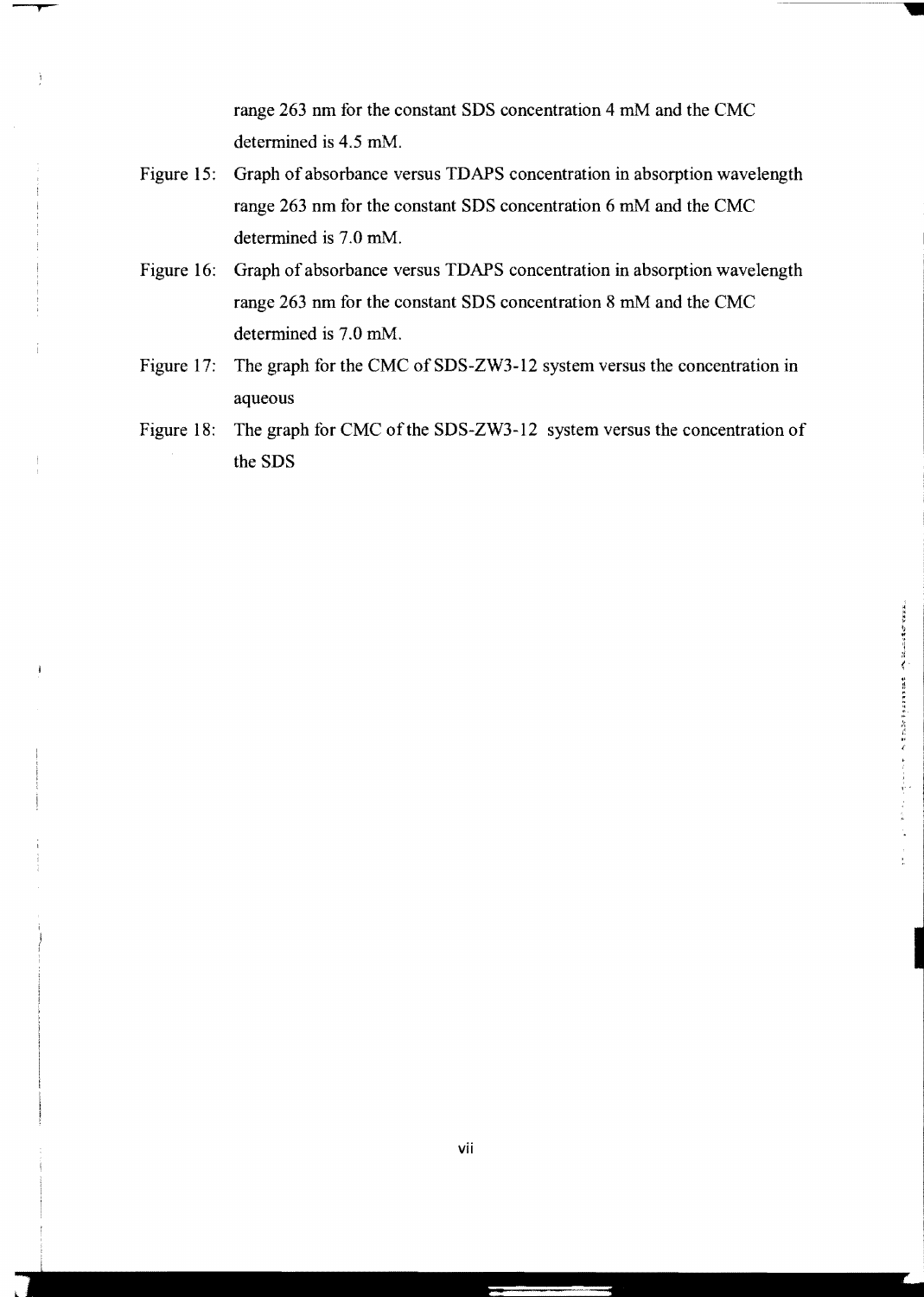## **LIST OF TABLES**

- Table 1: Chemical properties of pyrene
- Table 2: Chemical properties of surfactants
- Table 3: The absorbance pattern before and after mixed of ZW3-12 concentrations.

## **LIST OF EQUATIONS**

- Equation 1: Henderson-Hasselbach equation
- Equation 2: Ideal solution theory
- Equation 3: Rubingh nonideal solution theory
- Equation 4:  $\beta$ -parameter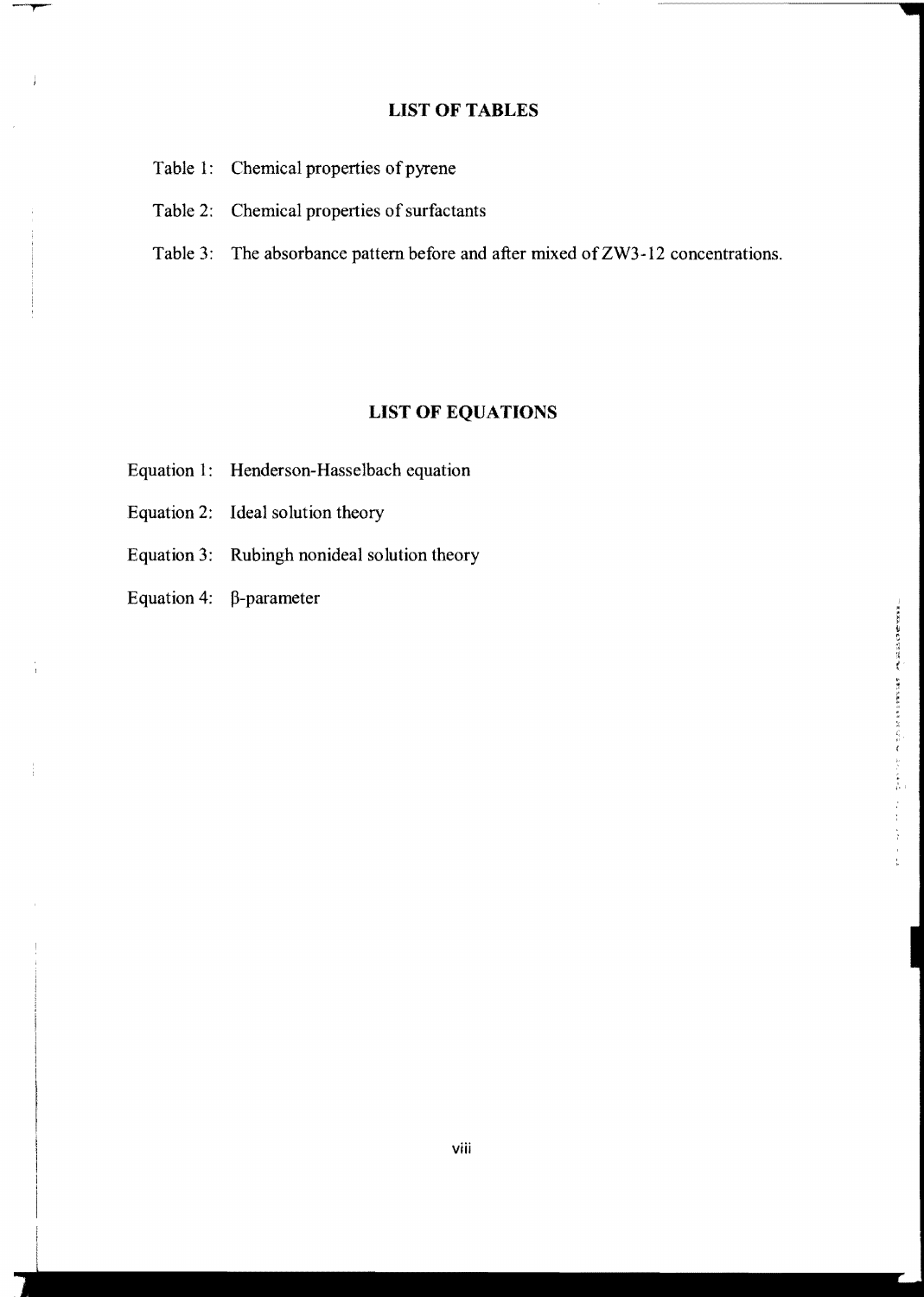## **CRITICAL MICELLE CONCENTRATION OF MIXED ANIONIC AND ZWITTERIONIC SURF ACT ANT SYSTEM IN DIFFERENT MEDIA**

**Spittcy Anak Clive Renyang** 

Resource Chemistry Programme Faculty of Science and Technology Universiti Malaysia Sarawak

### **ABSTRACT**

Critical Micelle Concentration (CMC) is parameter that commonly used to evaluate and predict the aggregation behavior of surfactant when some particular physiochemical changes occur in solution system. In this experiment, the CMC of the surfactant system of single (ZW3-12 and SDS) in aqueous (phosphate buffer) medium and mixed (SDS+ ZW3-12) surfactant system in different media (aqueous and soil) was determined by using the spectrophotometer method through UV-Vis spectrum of pyrene monomer in specific range of wavelength (263-335 nm) and the data was compared to investigate the significant changes on aggregation behaviour between of both surfactants. Pyrene was added on the surfactant solution to enhance the solubility of surfactant for forming micelle on the aqueous solution. Result show that the CMC the single SDS is high than ZW3-12 surfactant with ZW3-12 give early aggregation while in mixed surfactant system, the CMC was increased with increasing of mole fraction of SDS and the graph pattern of CMC in soil medium show higher measurement than aqueous medium. Based on the data, concluded that the CMC in the certain surfactants are depend on several factor such as their chemical nature in the solution and surfactant, ionic strength and interfacial activity that contribute to alter or promote the interaction forces between surfactant molecule that related to with hydrophilic and hydrophobic section.

Keywords: Critical micelle concentration (CMC), pyrene, mixed SDS-TDAPS surfactant, soil, aqueous.

### **ABSTRAK**

*Kepekatan misel genting (CMC) adalah merupakan parameter yang selalu digunakan untuk mengenalpasti sifat pengumpalan surfaktan apabila berlakuanya perubahan dalam physioklmia pada sesetengah slstem larutan surfaktan. Di dalam experiment ini, CMC bag! tunggal ZW3-l2 dan SDS sur/aktan di dalam akues (phosphate buffer) dan campuran* ,., *SDS-ZW3-12 system di ber/ainan medium (akues dan tanah) telah dikenalpasti dengan menggunakan kaedah spektophotometer melalui spectrum UV monomer pyrene pada jarak gelombang lingkungan* 263-335 *nm dan data yang diperolehi dibandingkan bagi mengenalpasti perubahan ketara dian tara dua sur/aktan. Pyrene telah dicampurkan pada larutan sur/aktan bagi meransangkan kadar pengumpalan surfaktan dalam larutan akues. Keputusan kajian telah menunjukkan nitai CMC bagi SDS ialah 8.0 mM dan ZW3-12 lalah 0.4 mM manakala di dalam larutan campuran SDS-ZW3-12 nilai CMC meningkat dengan peningkatan pecahan mole SDS dan pola gra/ CMC di dalam medium tanah menunjukkan peningkatan jika dibandingkan dengan medium akues. Berdasarkan dengan data yang diperolehi, secara kesimpulannya perubahan nita! CMC bagi surfaktan adalah bergantung dengan beberapa /aktor seperti sifat kimia larutan dan surfaktan, kekuatan ionik dan aktiviti permukaan yang menyebabkan perubahan pola ikatan molekul antara molekul surfaktan dimana dikaitkan dengan bahagian hidrophobik dan hidrophilik.* 

*Kata kunci: Kepekatan misel genting (CMC),pyrene, Larutan campuran surfaktan SDS-ZW3-12, tanah, akues.*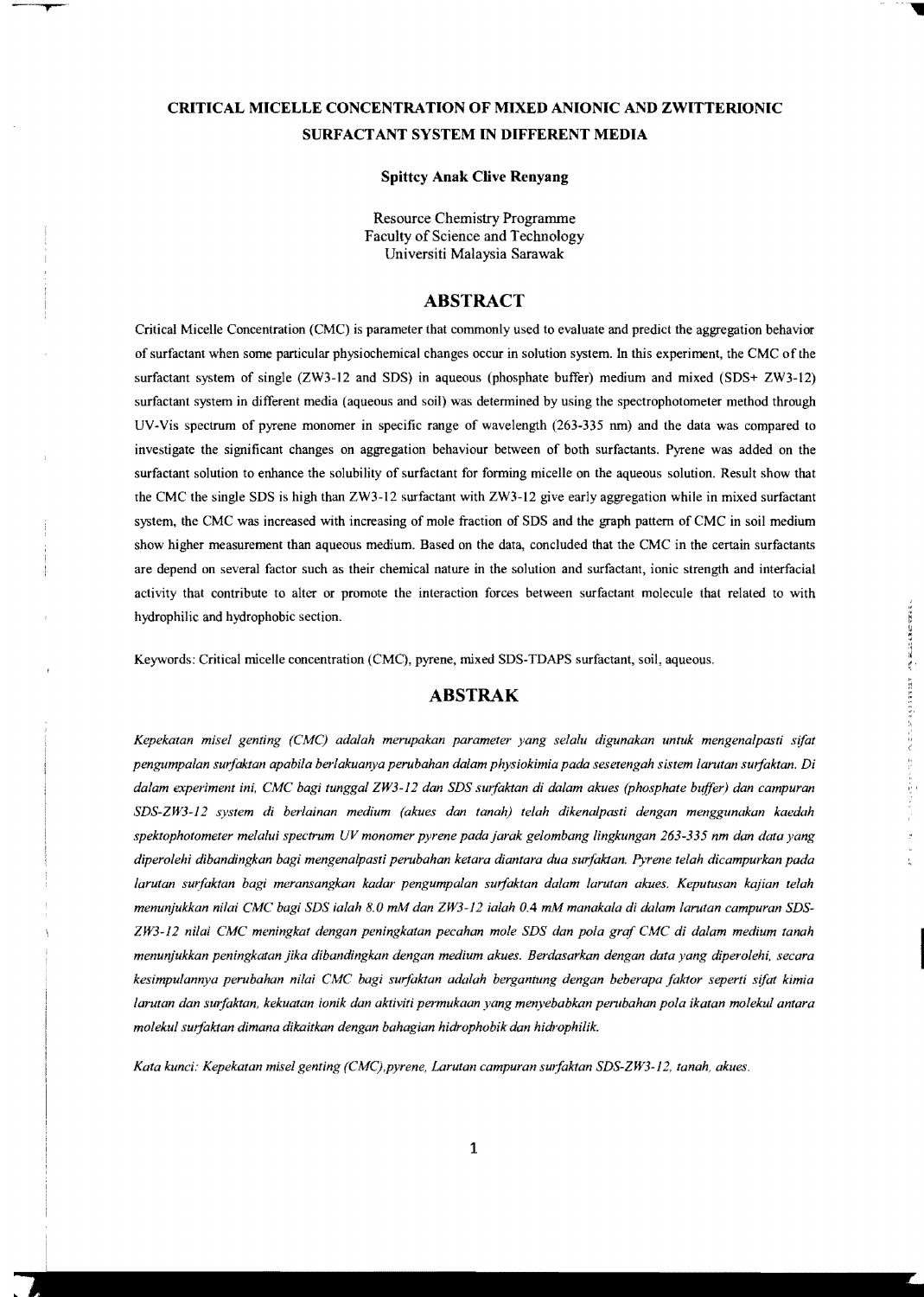#### **Chapter 1**

#### **INTRODUCTION**

Surfactant are amphiphilic molecules that commonly exist as active ingredient found in hygiene and cosmetic products that are widely used in daily life (Umur and Pekdemir, 2004). Shampoo, detergent and soap are an example of surfactants that commonly found in market for household and industrial purposes. Briefly, surfactant are most versatile of chemical found in modern formulation which involve their function in most chemical process such as emulsification, detergency, wetting and spreading, solubilizing, foaming, lubricity and biocidal ( Hergreaves, 2003). The important characteristic of surfactant is its dual affmity ability property due to presence of two special parts in their molecule (Salager, 2002). These two parts are usually described as hydrophobic tail that mostly contain hydrocarbon chain and the other hand referred as hydrophilic head which content of heteroatom polar group 0, S, P or N included in <sup>~</sup> functional group such as alcohol, thiol, ester and etc (Salager, 2002). In another way, the term surfactant designates a substance which exhibits some superficial or interfacial activity (Salager, 2002).

As a consequent, increase of the surfactant application recently causes continuous improvement and development on the various products and the mode of breakdown of such products in the environment for prevention of pollution (Porter, 1999). The important application of surfactant is adsorption at the air-water interface which results to surface tension reduction (Gad *et al., 1999).*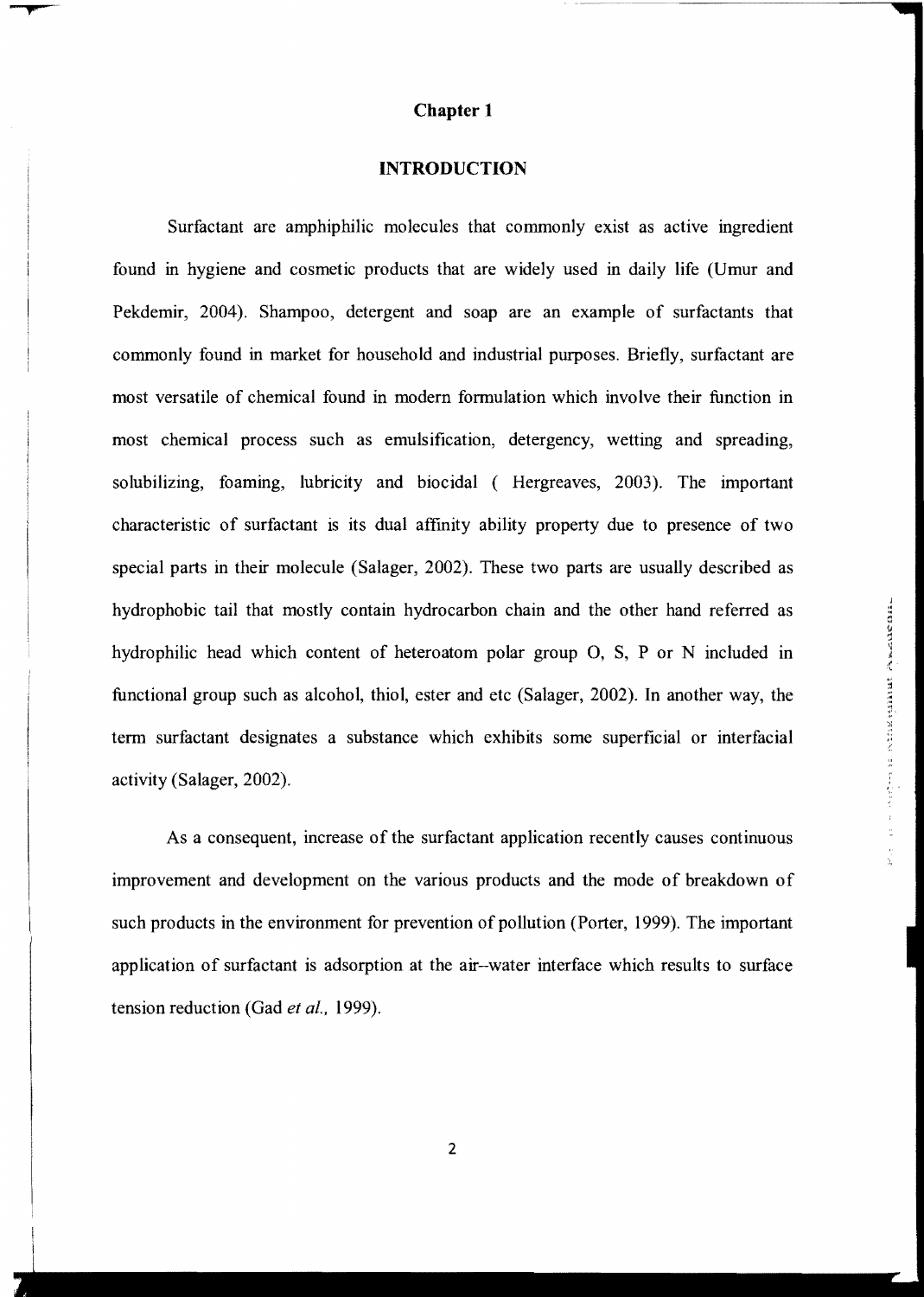This statement also agreed by Urum and Pekdemir (2004) work where surfactant is an active-surface agent that has the ability to concentrate at the air-water interface and commonly used to separate oily material from a particular media.

However, in recent surfactant technology usually mixed surfactants system are more preferable rather than single surfactant system for formulation in most daily products. Basically, the performances of mixed surfactants are more efficient compared with the single surfactant. When two surfactants that have different properties are mixed together in certain media, there are several physicochemical properties of the mixture system are changed due to net interaction between the amphipiles and yield enhanced interfacial properties which it referred as synergism (Khan and Marques, 2000). In brief, the mixed surfactant systems have brought many improvements to interfacial properties compared to the single surfactant systems (Fan *et ai.,* 2006).

There are lot of study that have been conducted on investigated the interfacial properties on the mixture surfactant system when it applied on various media and the measured critical micelle concentration (CMC) value are used to evaluate the synergism. A fundamental property of surfactant is their ability to form micelle in solution because of their hydrophilic and hydrophobic parts in molecule where this phenomenon gives the surfactants an excellent detergency and solubilization properties (Muherei and Junin, 2009).

Serious environmental cases such as oil spill at sea, the large amount of hydrocarbon compound cover the sea surface and coastal area may affect the ecosystem of the marine life.

3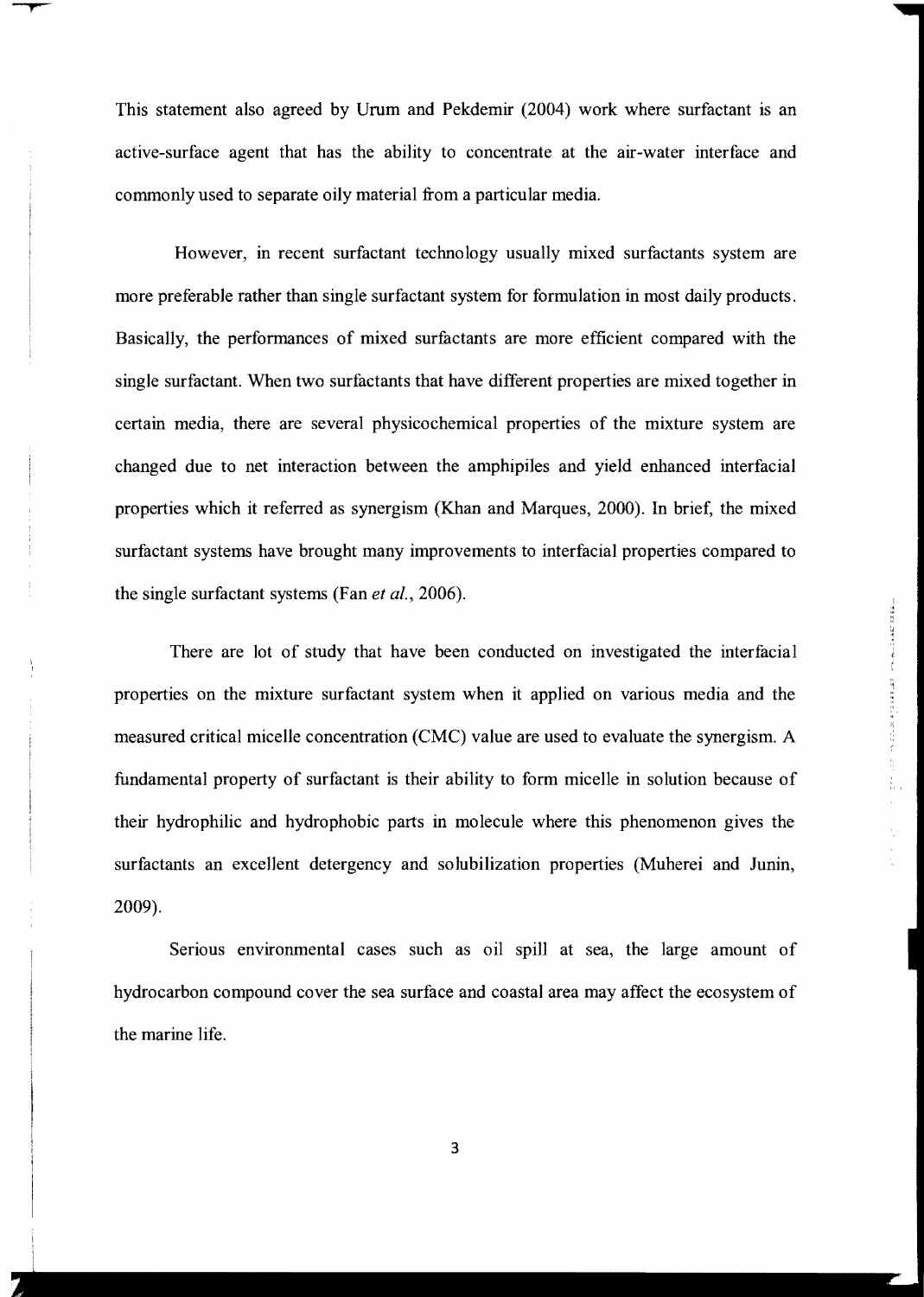By understanding the behavior of surfactant properties, washing the contaminated soil containing hydrocarbon using surfactant can reduce and remove the small percentage of the hydrocarbon in the soil (Urum and Pekdemir, 2004). Hence, surfactant CMC has preferably been used as parameter as the surfactants are able to mobilize or solubilize hydrophobic contaminant in contaminated soil (Muherei and Junin, 2009).

In this research, CMC values of mixed surfactant system of ZW3-12 and SDS are determined and observed in different mediums; which are aqueous and soil solutions. The idea is to evaluate the CMC by adsorption of surfactant on different media in certain concentration using spectrophotometer would help to improve fundamental concept for the application in environmental remediation and improved mixed surfactant system through utilization measurement of CMC. Zwitterionic surfactants are considered been less studied than other surfactant due to several factors such as high production cost and has limited usage in the industrial use and the behaviour of the zwitterionic in the mixed system is still has been not well defmed . Consequence of this limitation would inspire for accomplishment to this study which would help for understanding the synergism of mixed surfactant system on application of solid-liquid interfacial. In this study, the CMC value of each surfactant was experimented and the result of single and mixed surfactant systems in different media was compared and the aggregation behaviour was observed through interpretation CMC data by referring to literature.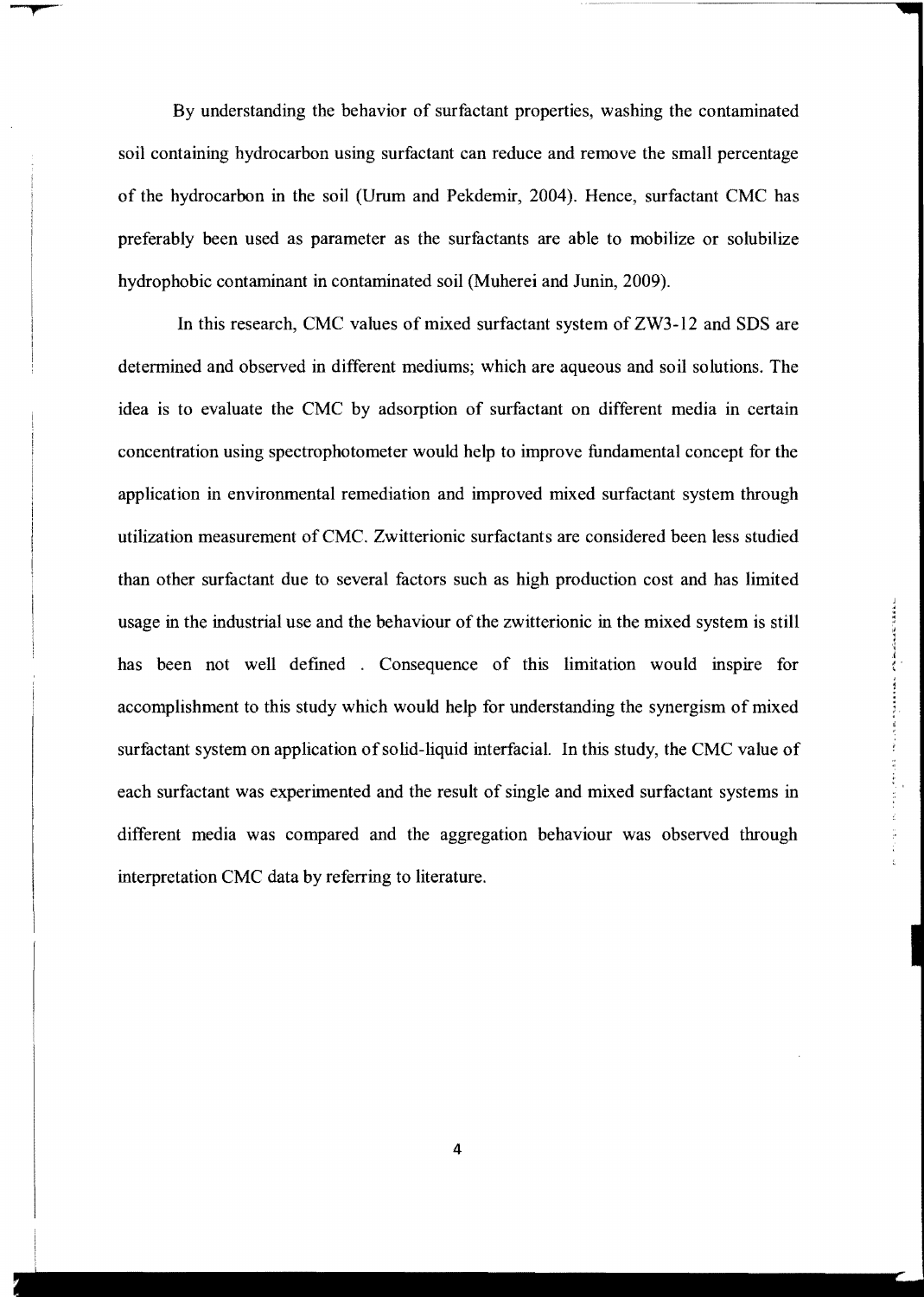The objectives of this research are:

- 1. To measure the CMC of single anionic (SDS) and zwitterionic (ZW3-12) surfactant.
- 2. To measure the CMC of mixed surfactant systems (SDS+ZW3-12) in different media (soil and aqueous).
- 3. To compare the CMC between single surfactant and mixed surfactant in aqueous.
- 4. To compare the CMC of mixture surfactant system in different media.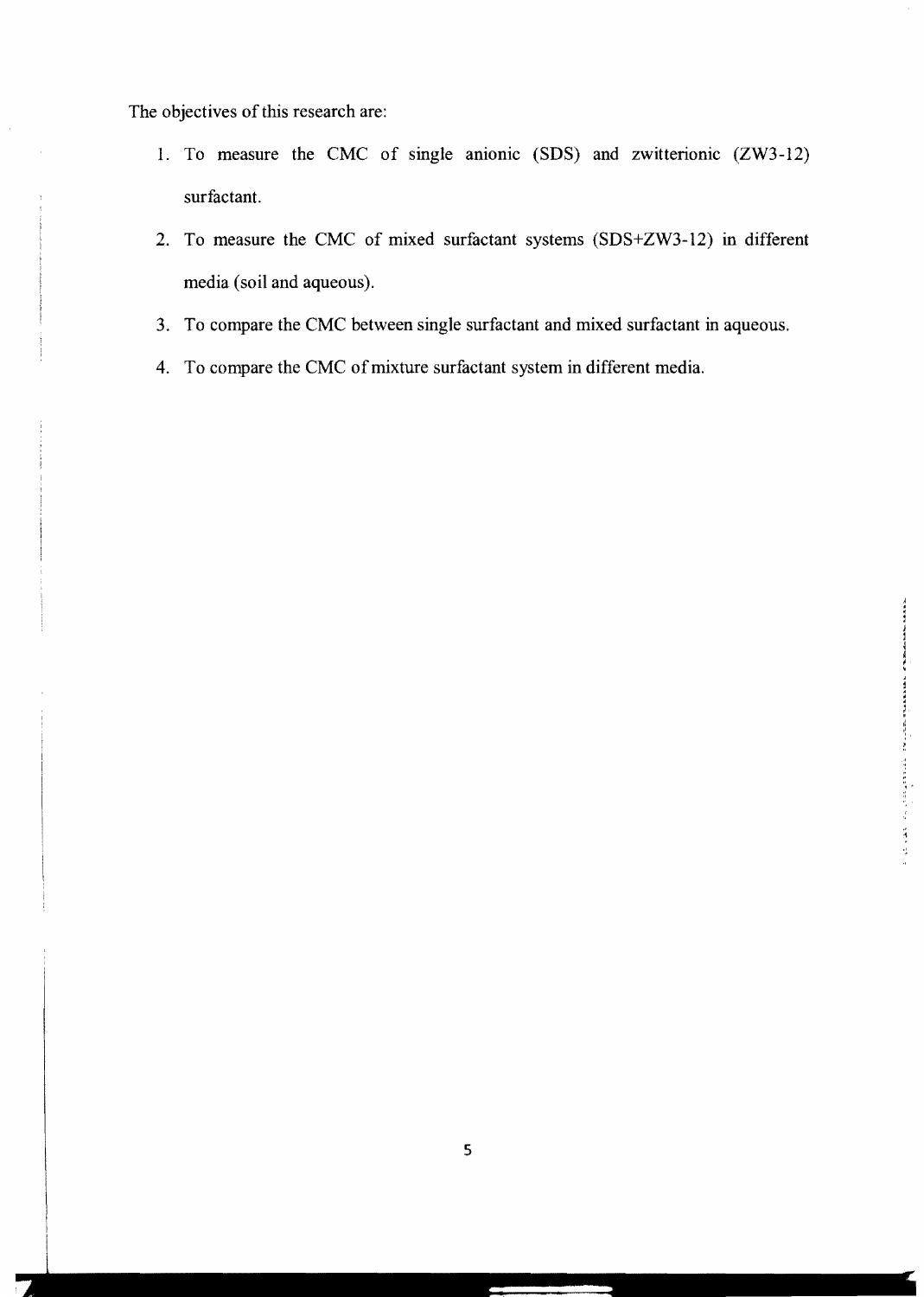## Chapter 2

### **LITERATURE** REVIEWS

### 2.1 Surfactant

Surfactant is organic compound that have special ability to concentrate at the airwater interface (Urum and Pekdemir, 2004). It is a molecules that always used in many application as well this material prefer to be described as a molecule that have ability to reduce surface tension of water by disrupting the hydrogen bonding between water molecules which it will cause to increase the tendency of water molecule to contact and wet a surface. They are molecules that have both hydrophobic and hydrophilic section that impart partial affinity toward both polar and non polar surfaces (Biresaw and Mittal, 2008). Basically the hydrophilic section is composed of ionic functional group while other section for hydrophobic commonly consists of non polar characteristic of group such as long hydrocarbon (CH<sub>2</sub>) unit or carbon fluorine (CF<sub>2</sub>) units (Biresaw and Mittal, 2008). The dual affinity characteristic of surfactants toward the non polar and polar make it commonly essential in many application of chemical mechanism included emulsification, wetting, foaming, dispersion, adsorption and micellization (Fam, 2006).



Figure 1: Basic chemical structure of surfactant with two domain section (hydrophilic and hydrophobic).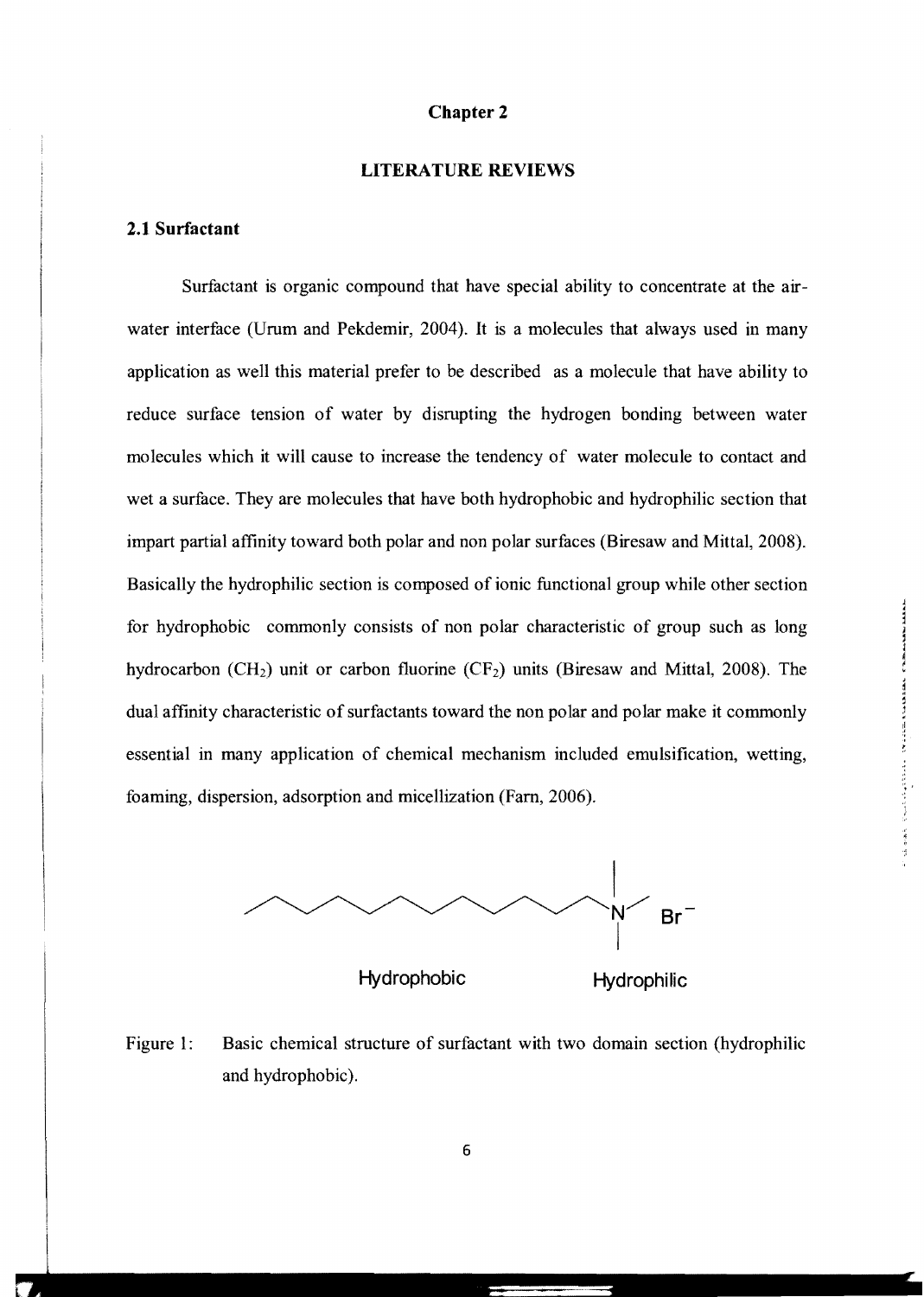The surfactants can be classified into several types based on charge constituent on their hydrophilic section for dissociated with water. In the industrial application, the ionic surfactant are classified according to their charge they carry when it dissolve in water at their neutral pH (Urum and Pekdemir, 2004). This hydrophilic section have possibilities to carry positive or negative charge, both positive and negative charge in same molecule or contain no charge on the head portion. Consequence of these variety in surfactant hydrophilic give molecule of surfactants classified into an anionic, cationic, nonionic and amphoteric (zwitterionic) where all of these surfactants are frequently used in the daily life (Fam, 2006).

### 2.1.1 Types of Surfactants

### a. Cationic surfactant

Cationic surfactant is a surfactant that had positive charge present on the hydrophilic section when dissolved in aqueous media from neutral salt form (Biresaw and Mittal, 2008). The cationic surfactant often used in many applications because of their peculiar properties and mostly exist as bactericide which used to clean and sterilize surgery hardware and food bottle or container and also used to formulate heavy duty desinfectants for domestic and hospital use (Salager, 2002). However, cationic surfactants were not good detergent and cannot be mixed in the formulations which contain anionic surfactant (Salager, 2002). The mixture cationic and anionic surfactant were give tendency to form precipitate or liquid crystal phase which have a negative impact on the detergency performance and remediation of oil contamination (Fuangswasdi *et al.*, 2006).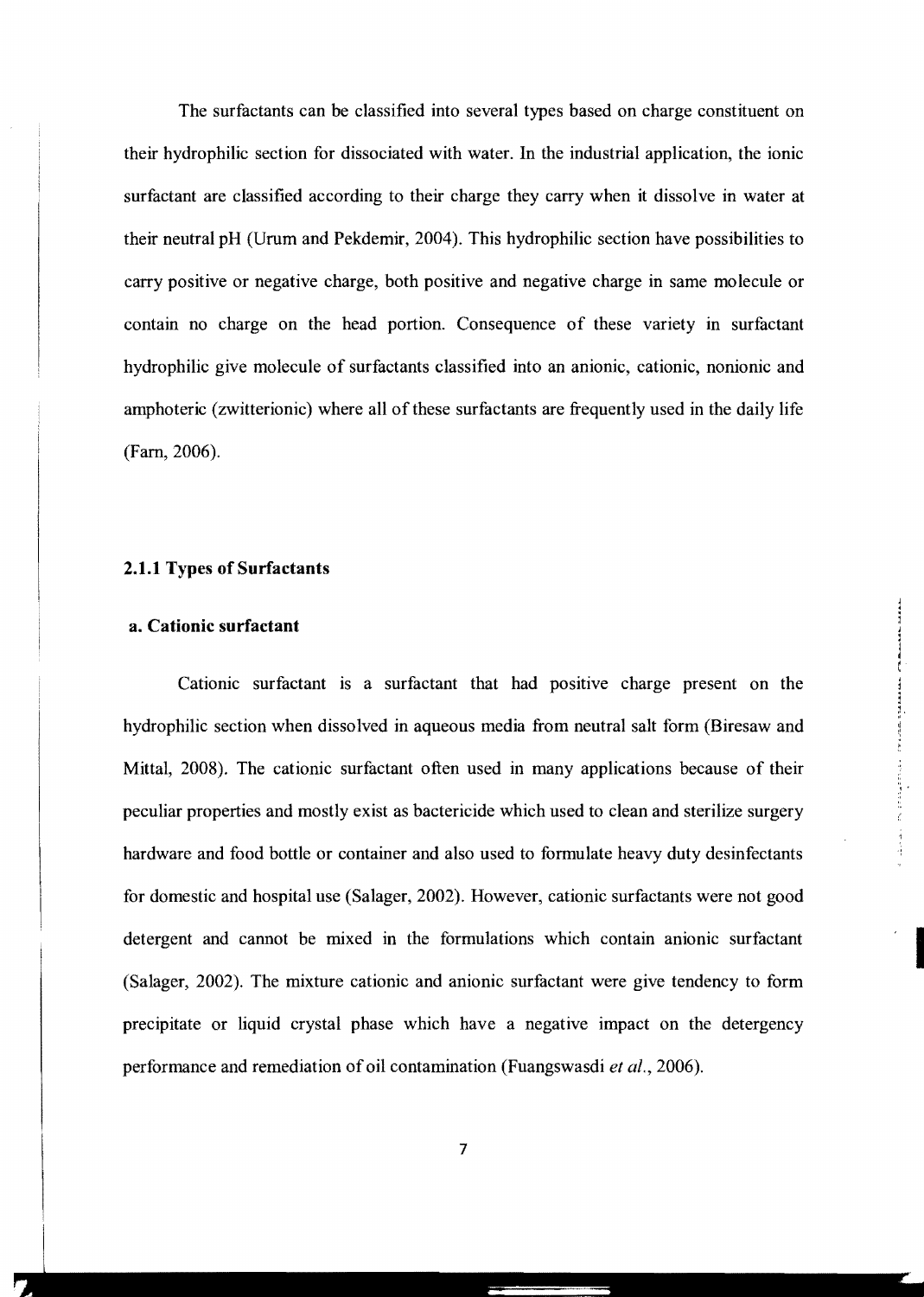For the commercial purpose, this type of surfactant basically has nitrogen groups that commonly exist on its hydrophilic section (Farn, 2006). However, some others group such as sulfonium and phosphonium groups also available to exist on the positive section which are not commonly used for commercial but also included in this type of surfactant (Farn, 2006). The manufacturing of cationic surfactant can be made via two processes which it included amine preparation and quaterization (Fam, 2006).

Example of cationic surfactants is Dodecyl trimethyl ammonium bromide (DTAB). In overview of its physical properties, the DT AB have molecular weight 308.34 g/mol with the chemical formula is  $C_{15}H_{34}NBr$  and have melting point of 246 °C (Thermo Fisher Scientific Ltd, 2010).



Figure 2: Chemical structure of dodecyl trimethyl ammonium bromide (DTAB).

#### **b. Anionic Surfactant**

In anionic surfactants, negative charge is on their heads and mostly this group repelled from most surface. This type of surfactant are most widely used compared with others due it ability to dissociate in water and in an amphiphilic anion and cation (Salager, 2002).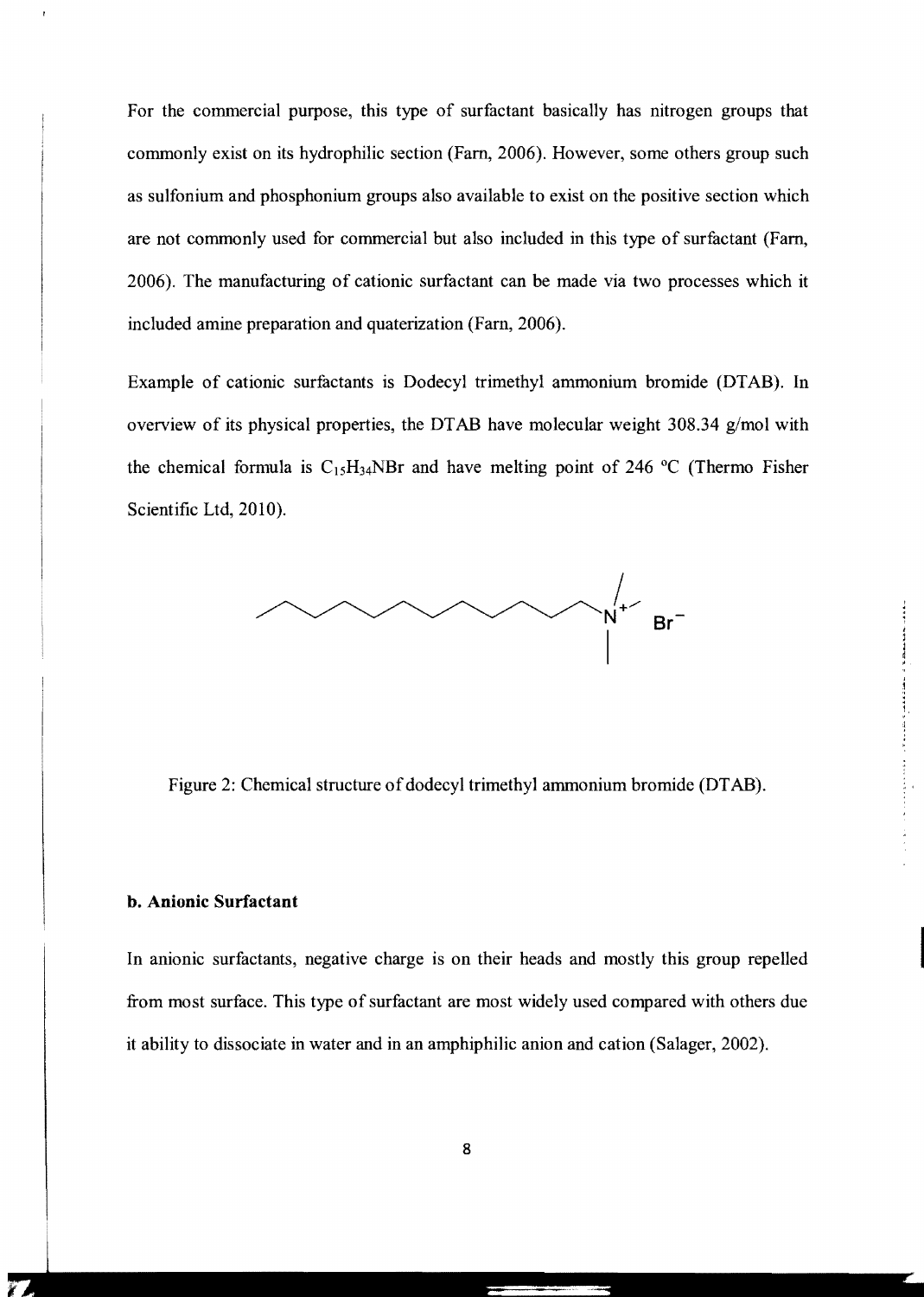Most of anionic surfactant is used in cleansing application because in high concentration it able to form more foaming in solution above their CMC value and this property is important for cleansing application (Farn, 2006). Even though it has good cleaning ability but the implication on the environment considered will give some effects. Anionic surfactants can be classified based on their polar head groups which these group known as are sulphonates, sulphates, phosphate ester and carboxylate (Biresaw and Mittal, 2008).

SDS is one of the examples of anionic surfactant and it was surfactant that used for this study. In laboratory, SDS is common component in cell lysis buffer and routine protein electrophoresis (Thermo Fisher Scientific Ltd, 2010). SDS has molecular weight 288.5 g/mol and CMC value in range 7 to 10 mM within water solution at 20-25  $\degree$ C (Thermo Fisher Scientific Ltd, 2010).



Figure 3: Structure of sodium dodecyl sulphate (SDS)

## c. Nonionic Surfactant

The other type of surfactant is nonionic surfactants which have no charge on hydrophilic section therefore it not found in salt forms (Biresaw and Mittal, 2008). The usage of the nonionic surfactant for past few decades has increased about 40 % in total of market production worldwide especially for cosmetic, industrial products and extensively used in soil remediation (Farn, 2006).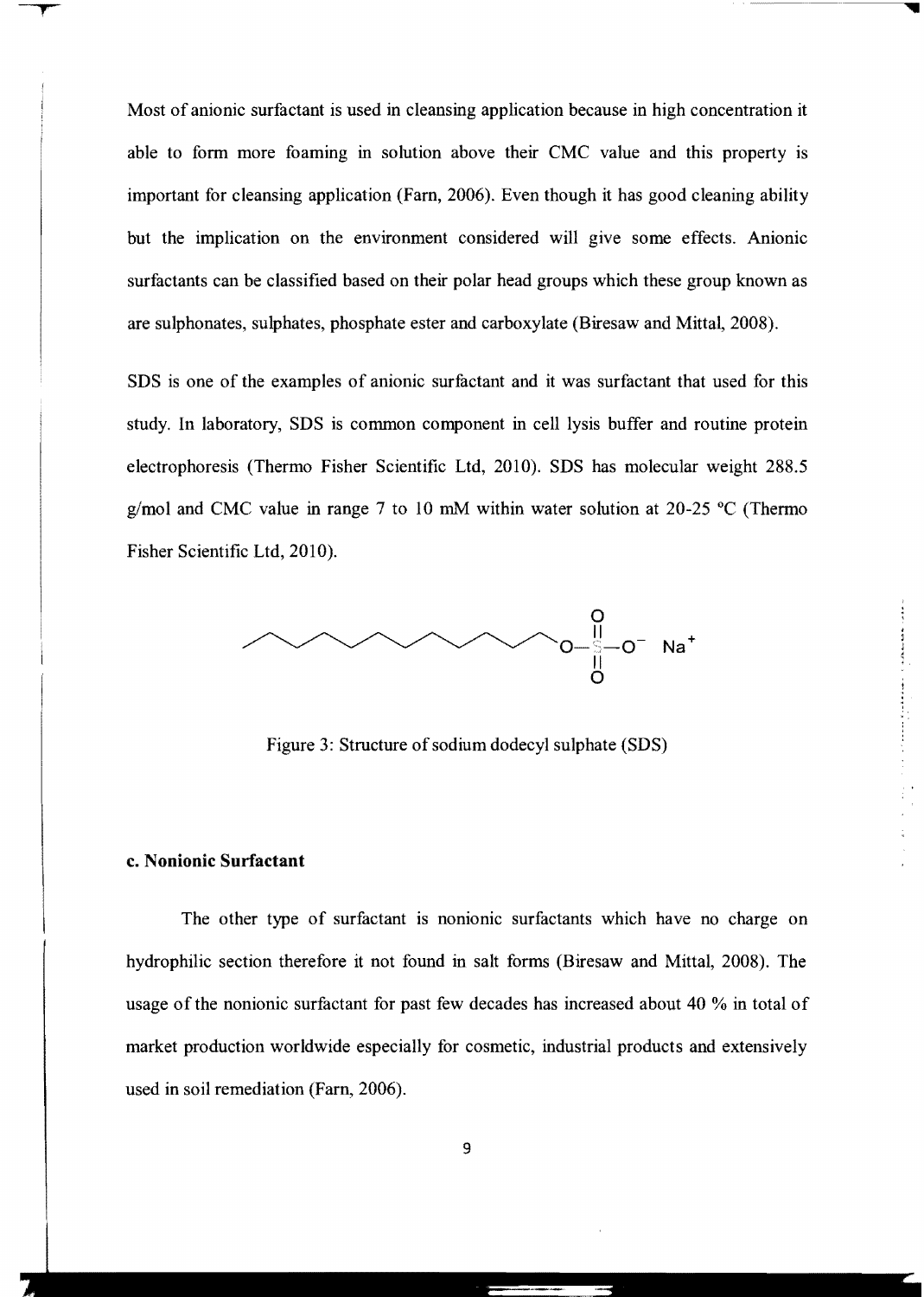Nonionic surfactant generally consists of alcohols, polyglucosides and poly (ethylene oxide) that have attached on hydrocarbon chains (Biresaw and Mittal, 2008). The nonionic surfactants do not ionize in aqueous solution and particularly less sensitive to electrolyses and can be used in hard water with high salinity (Salager, 2002). Consequently, nonionic surfactants are compatible with other types of surfactant and have ability to form complex mixture as well as found in many commercial products (Salager, 2002).

Nonionic surfactants also are good detergent, wetting agent, emulsifier and some of them able to form a good foaming characteristic (Salager, 2002). Nonionic surfactants are often used in environmental remediation and extensively studied because of their lower CMC, higher degree of surface-tension reduction, and have relatively constant properties in presence of salt which resulting in better performance and require low concentration (Muherei and Junin, 2009). Polyoxyethylene lauryl ether (Brij-35) is an example of nonionic surfactant that is commonly used in many application systems such as protein methods. The chemical formula for Brij-35 is  $C_{12}H_{25}O$  (Thermo Fisher Scientific Ltd, 2010).



Figure 4: Structure of polyoxyethylene lauryl ether (Brij-35).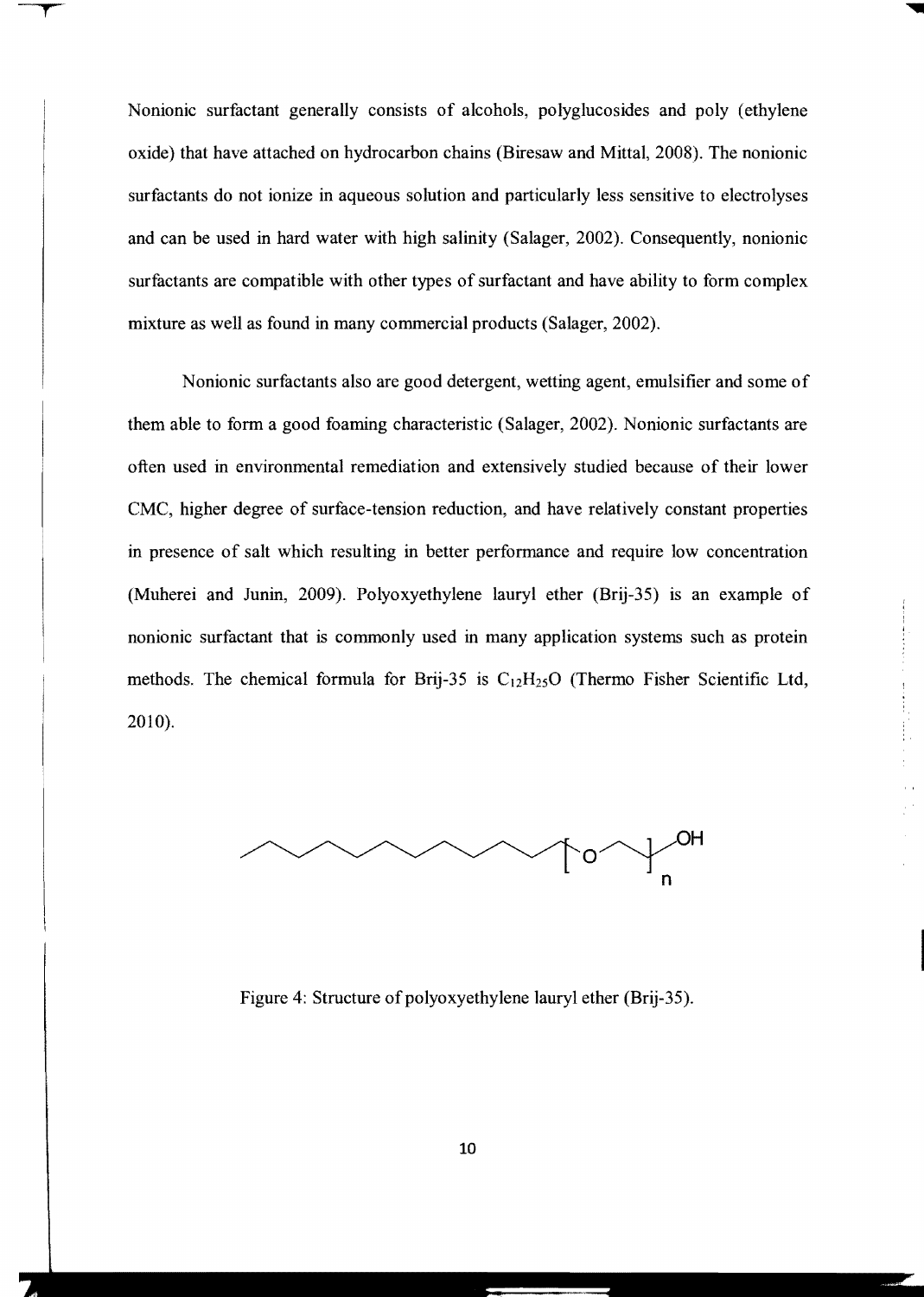#### **d. Zwitterionic Surfactant**

Zwitterionic surfactant also known as amphoteric surfactant is a substance that has two charges on it hydrophilic section which is anionic and cationic. Basically this surfactant often been used in pharmaceuticals and cosmetics application. Unlike with other type of surfactant, zwitterionic surfactant has posses lot ofunique properties but limited in usage for the industrial purpose because it has high cost of production (Mclachlan and Marangoni, 2005). This surfactant considered mild substance when contact to skin and eyes making them particularly suited for use in personal care and household cleaning products. Besides that, other properties make them very unique than other surfactant are they exhibit low toxicity, display excellent water solubility, has broad isoelectric range, high foam stability and resistant to hard water and degradation by oxidizing or reducing agent (Mclachlan and Marangoni, 2005).

The nature or behaviors of zwitterionic surfactant are influence by the added electrolyte, pH and temperature to determine which group would dominate the molecule (Salager, 2002). Their nature can be described as the cationic more favour with acidic pH and the anionic with alkaline pH (Salager, 2002).

At the isoelectric point the zwitterionic show tendency to both charge and it will minimize the interfacial activity and maximize the solubility with water (Salager, 2002). Betaine, imadazine-derived amphoacetates, alkylamino propionates and glycinate are those group generally included in amphoteric surfactant (Zoller, 2009). 3-(N, Ndimethylmyristyl-ammonio) propanesulfonate (ZW3-12) is an example of zwitterionic surfactant and the molecule structure is illustrated in figure:

11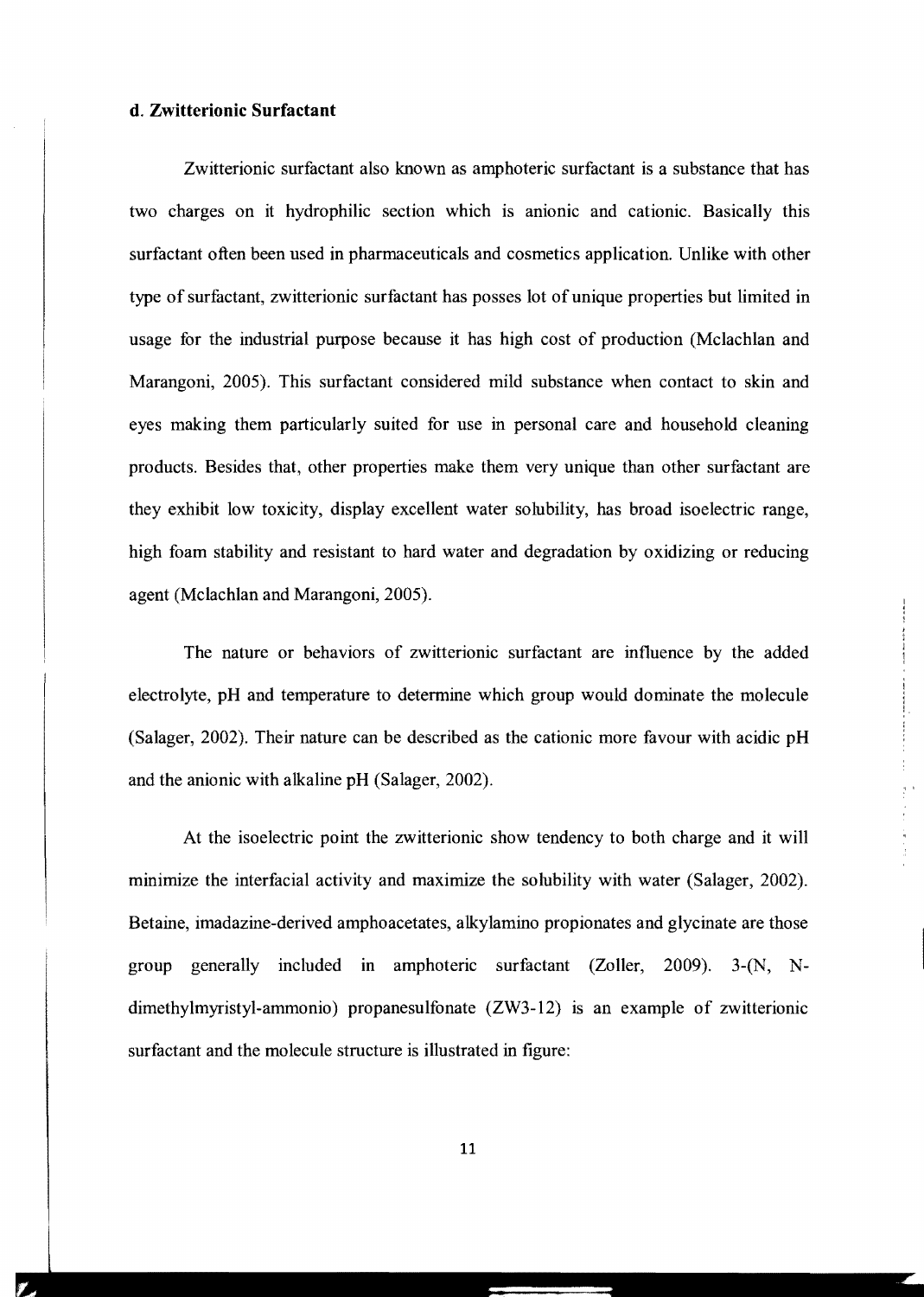

Figure 5: Structure of3-(N, N-dimethylmyristyl-ammonio) propanesulfonate (ZW3-12).

### **2.2 Pyrene**

Pyrene is a polycyclic aromatic hydrocarbon (PAHs) that consisting 4 fused benzene ring in their molecule. Basically of this chemical exist as colourless crystal-like solid and sometimes in yellowish colour which indicate the present of impurities. Pyrene is formed during the incomplete combustion of organic compound such as coal tar.

For safety precaution, pyrene is considered has slight carcinogenic and toxic properties and very persistent in the environment which they quiet resistance to biodegradation (Thibault *et al.,* 1996). The chemical properties of pyrene were presented on the Table 1.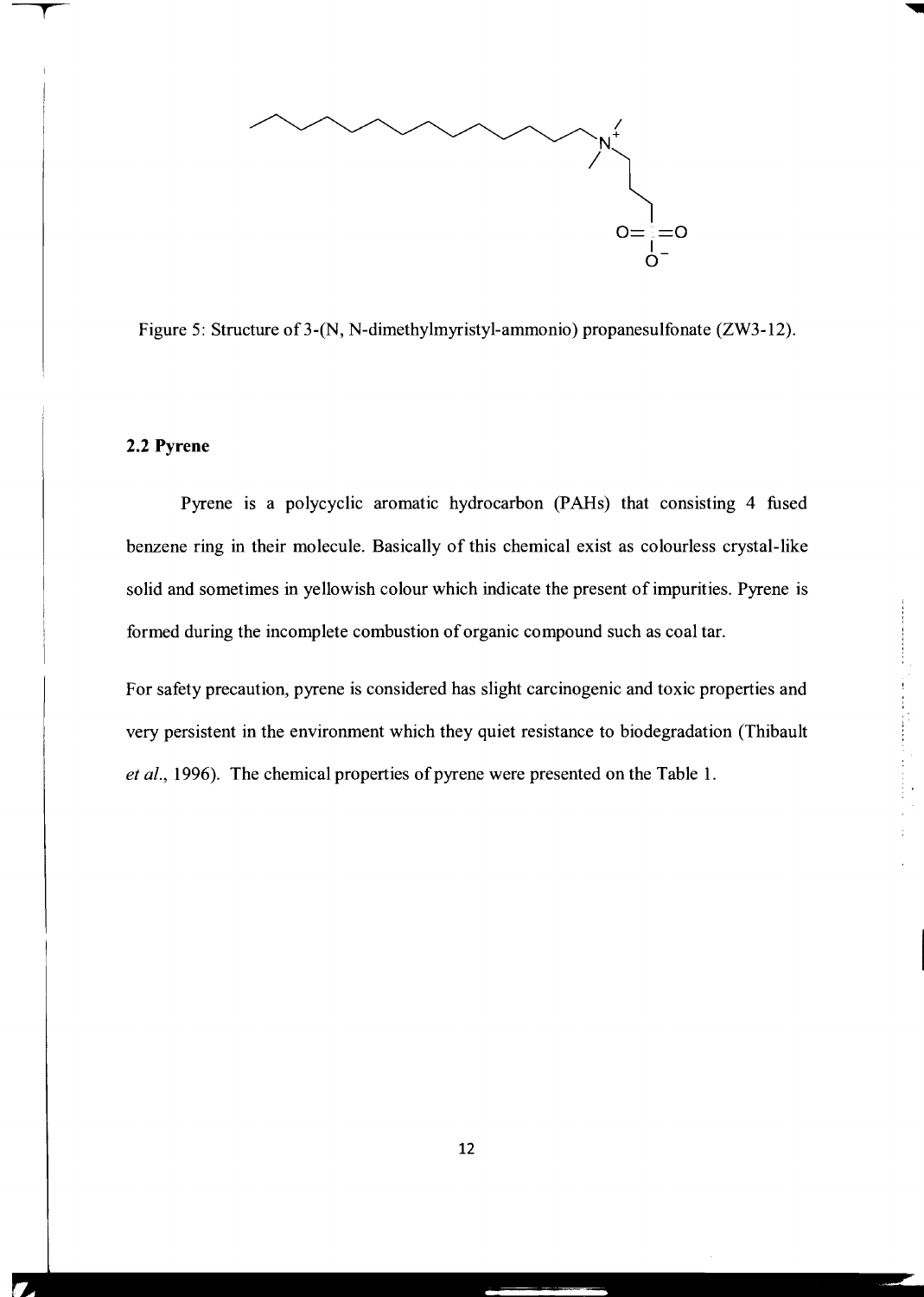## Table 1: Chemical properties of pyrene

| Chemical<br>name | Chemical<br>formula | Chemical structure                                                          | Mw<br>(g/mol) | $Mp (^{\circ}C)$ | $Bp (^{\circ}C)$ |
|------------------|---------------------|-----------------------------------------------------------------------------|---------------|------------------|------------------|
| Pyrene           | $C_{16}H_{10}$      | H<br>Н<br>$C = C$<br>Н<br>н<br>HC <sub>1</sub><br>$C$ H<br>Η<br>H<br>н<br>H | $202.25^a$    | $145 - 148^a$    | $404^a$          |

a data retrieved on April, 6 from http://chrom.tutms.tut.ac.jp/JINNO/DATABASE/12pyrene.html#Property

Pyrene also absorbs light below the 350 nm in spectrophotometer measurement and mostly excited at 335 nm (Fan *et ai.,* 2006). The UV spectrums of pyrene in various wavelengths are shown in the Figure 6.



Figure 6: UV- Spectrum for pyrene in wavelength 239nm (1), 263nm (2), 272nm (3), 320nm (4) and 335nm (5). Data was retrieved on April, 6 from http://chrom.tutms.tut.ac.jp/JINNO/PAHSPECTRA/sp12pyrene.gif

In determination of CMC of surfactant system has a great deal with the solubility of the hydrophobic compound in the solution. The research that has been conducted by the Fan et *al.*, (2006), presence of pyrene on the surfactant system can be dramatically enhancing the solubility ability.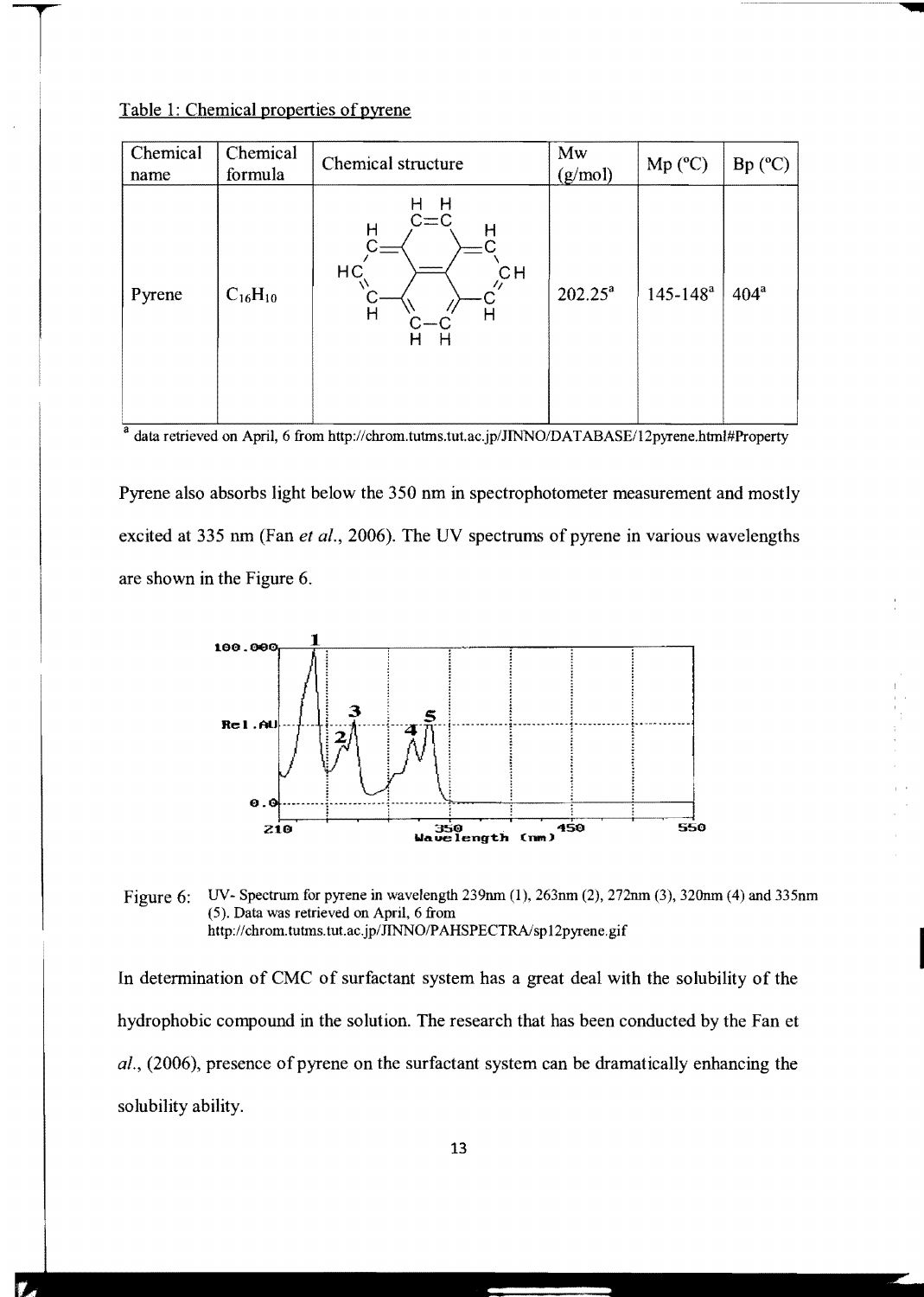Increasing of solubility will provide the environment for aggregation of surfactant more favourable and promote obvious result on spectrophotometer measurement on micelle formation due to pyrene tend to move toward the mixed surfactant micelle as a polarity attraction. In this research, the CMC of the both mixed surfactants and single surfactants system in different media were determined from the measurement of UVabsorption of pyrene in surfactant. Thus, present of pyrene with water solubility  $6\times10^{-7}$  M expected to continuously enhance the water solubility on the surfactant solution which pyrene will be used act as a solubilizer and qualitative indicator of organic matter polarity (Fan *et al., 2006).* 

#### 2.3 Mixed Surfactants System

Research on fundamental physicochemical properties such as CMC value of surfactant is very important in order to predict the behavior of mixed surfactant system in certain medium. Based on Khan and Marques (2000), when the different types of surfactant are mixed together to form a mixture of surfactant system there will appear several physicochemical properties that is interesting to be investigated.

Sodium dodecyl sulphate (SDS) and 3-(N,N-dimethylmyristyl-ammonio) propanesulfonate (ZW3-12) are surfactant have been selected in this work because both of these surfactant are frequently used as a precursor in most industrial application and they readily available while both are extensively studied for the synergism of surfactant system. From past researches, mixed surfactants system has shown the result that this system is able to enhance the interfacial properties in surfactant technologies (Khan and Marques, 2000).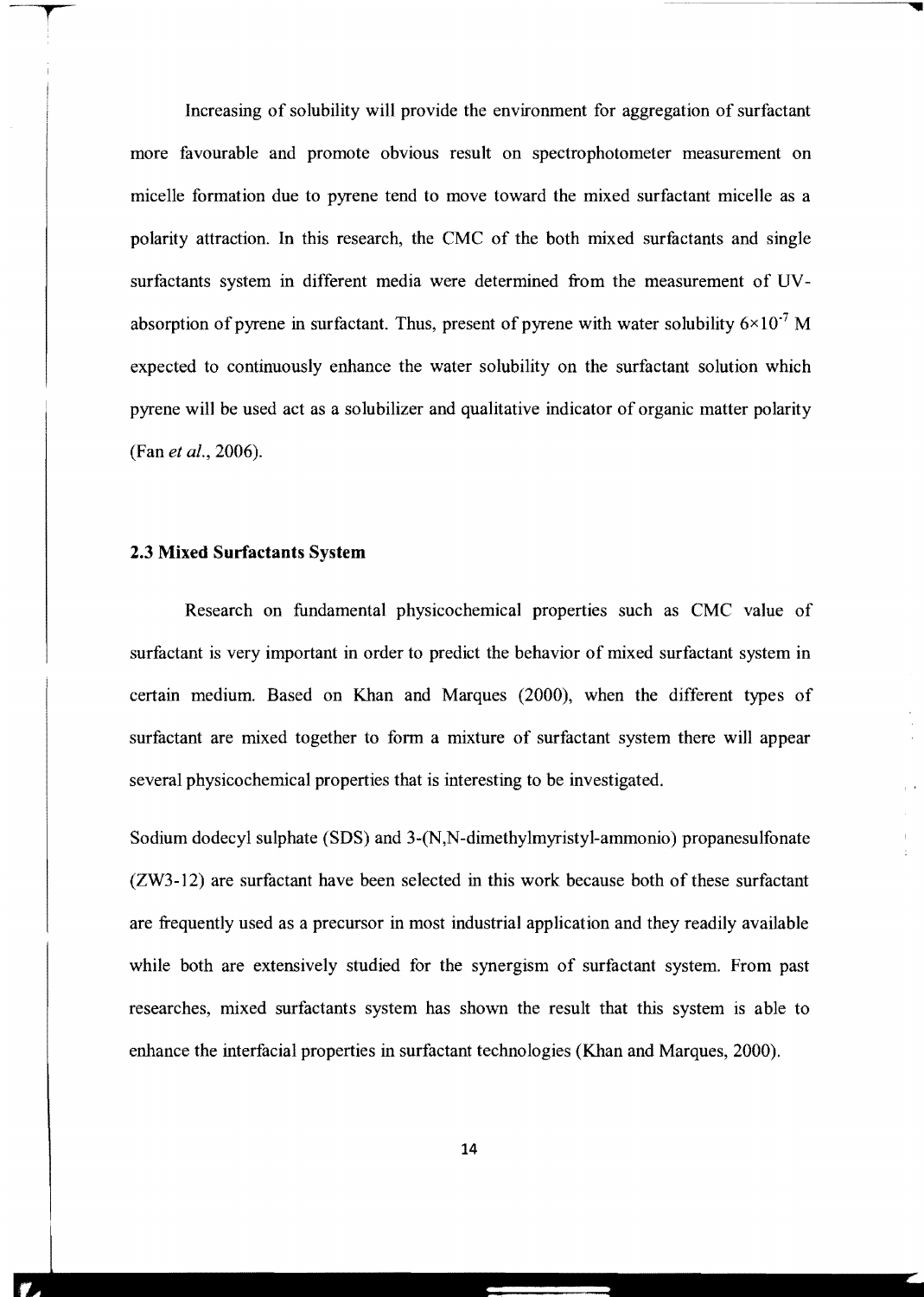Various physical properties and aggregate morphology are expected when two different type of surfactants are mixed together (Fan *et al.,* 2006). Synergism in mixed micelle formation considered accepted when the CMC of the mixture less than that the individual surfactant among the mixture (Muherei and Junin, 2009).

Mixed surfactants solution are very important in many technical applications such as detergent because mixed surfactant has better performance compared single surfactants (Fan *et al.,* 2006). In mixed surfactant system, the interaction among surfactant molecule expected to be either synergistic or antagonist (Acosta *et al.,* 2006). The formations of micelle by the mixed surfactant in certain medium are influenced by the mole fraction of individual species of surfactant contained in the binary mixture (Mclachlan and Marangoni, 2005).

The process of micellization in mixed surfactant also depends on their hydrophobic chain length and the size of heads group of the attracted molecules. According to Sahari (2009), if small changes of mole fraction on the species chain component, it would change the behavior of micelle formation. In some findings, micelle with compact head group such as SDS consider to have lower polarity which indicates a smaller water penetration in this micelle formation compared to micelle in larger head group such as Brij-35.

The mixture of cationic and anionic surfactants also known as a cataionic system. The formation and their transformation can be described in term of interaction forces and surfactant geometry. The combination of this surfactant tends to form precipitate or liquid crystal phases in their fmal product (Fuangswasdi *et al., 2006).* 

15